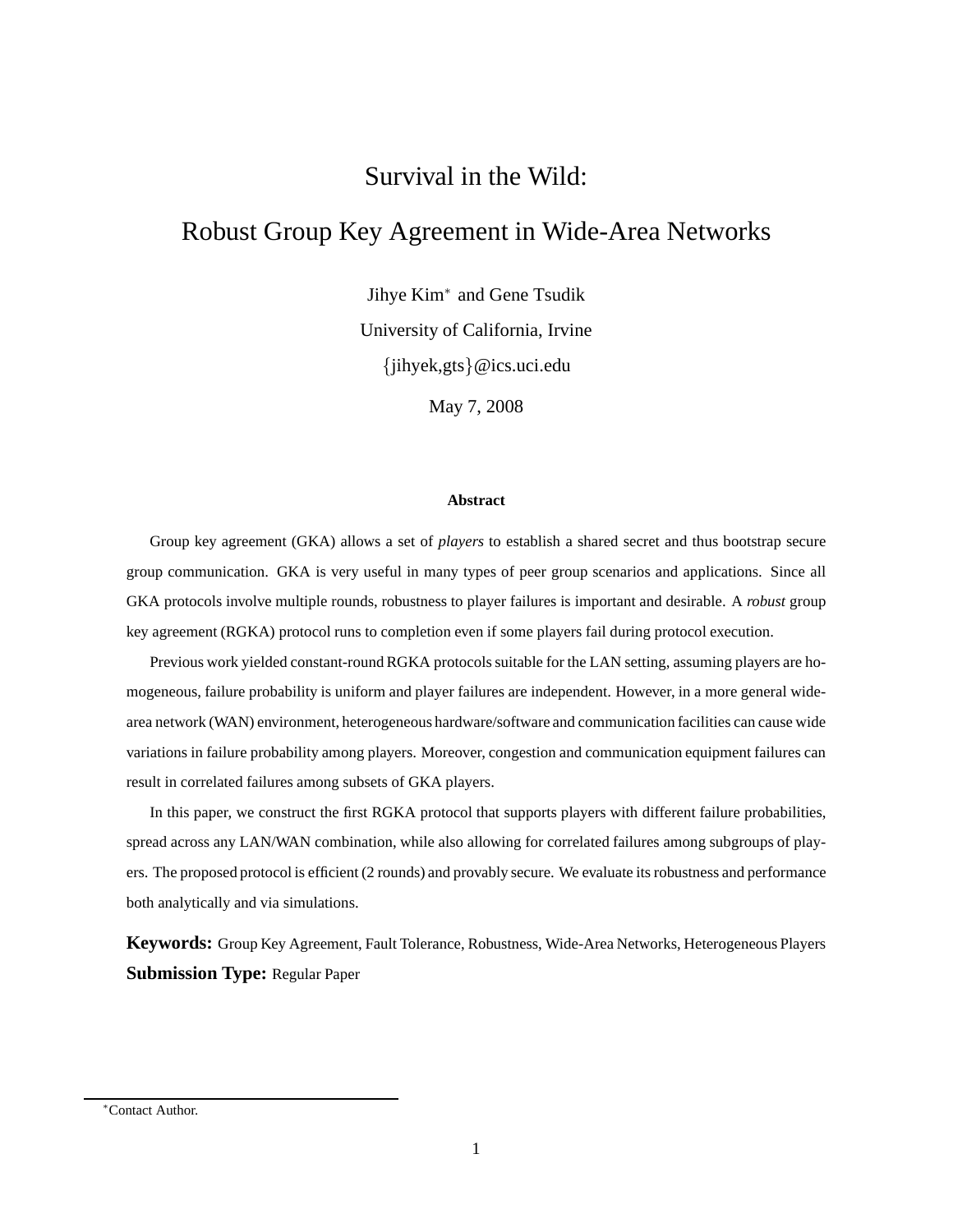## **1 Introduction**

The last decade has witnessed a sharp spike in the popularity of collaborative applications, such as multi-media conferencing, distributed simulations, multi-user games and replicated servers. Such application often operate across the insecure and unstable "wilderness" of the global Internet. To be effective, collaborative applications need robust and secure communication. However, basic security services (such as confidentiality, integrity and authentication) require key management as the foundation.

A number of group key management techniques have been proposed. They generally fall into three categories: 1) centralized, 2) distributed and 3) contributory.

*Centralized* group key management involves a single entity that generates and distributes keys to group members via a pair-wise secure channel established with each group member. This is generally inappropriate for secure peer group communication, since a central key server must be, continuously available and present in every possible subset of a group in order to support continued operation in the event of arbitrary network partitions. Continuous availability can be addressed by using fault-tolerance and replication techniques. Unfortunately, the omni-presence issue is difficult to solve in a scalable and efficient manner.<sup>1</sup>

*Distributed* group key management is more suitable to peer group communication over unreliable networks. It involves dynamically selecting a group member that acts as a key distribution server. Although robust, this approach has a notable drawback in that it requires a key server to maintain long-term pairwise secure channels with all current group members in order to distribute group keys. Some schemes take advantage of data structures to minimize the number of encryption operations and messages generated whenever the group key changes. When a new key server is selected all these data structures need to be constructed.

In contrast, *contributory* group key agreement requires every group member to contribute an equal share to the common group secret, computed as a function of all members' contributions. This is particularly appropriate for dynamic peer groups since it avoids the problems with the single point(s) of trust and failure. Moreover, some contributory methods do not require establishing pairwise secret channels among group members. Also, unlike most group key distribution protocols, they offer strong key management security properties such as key independence and perfect forward secrecy (PFS) [11]. More detailed discussion can be found in [10].

In the rest of this paper we focus on *contributory* group key agreement and refer to it as GKA from here on.

<sup>&</sup>lt;sup>1</sup>However, that the centralized approach works well in one-to-many multicast scenarios since a trusted third party (TTP) placed at, or very near, the source of communication, can support continued operation within an arbitrary partition as long as it includes the source.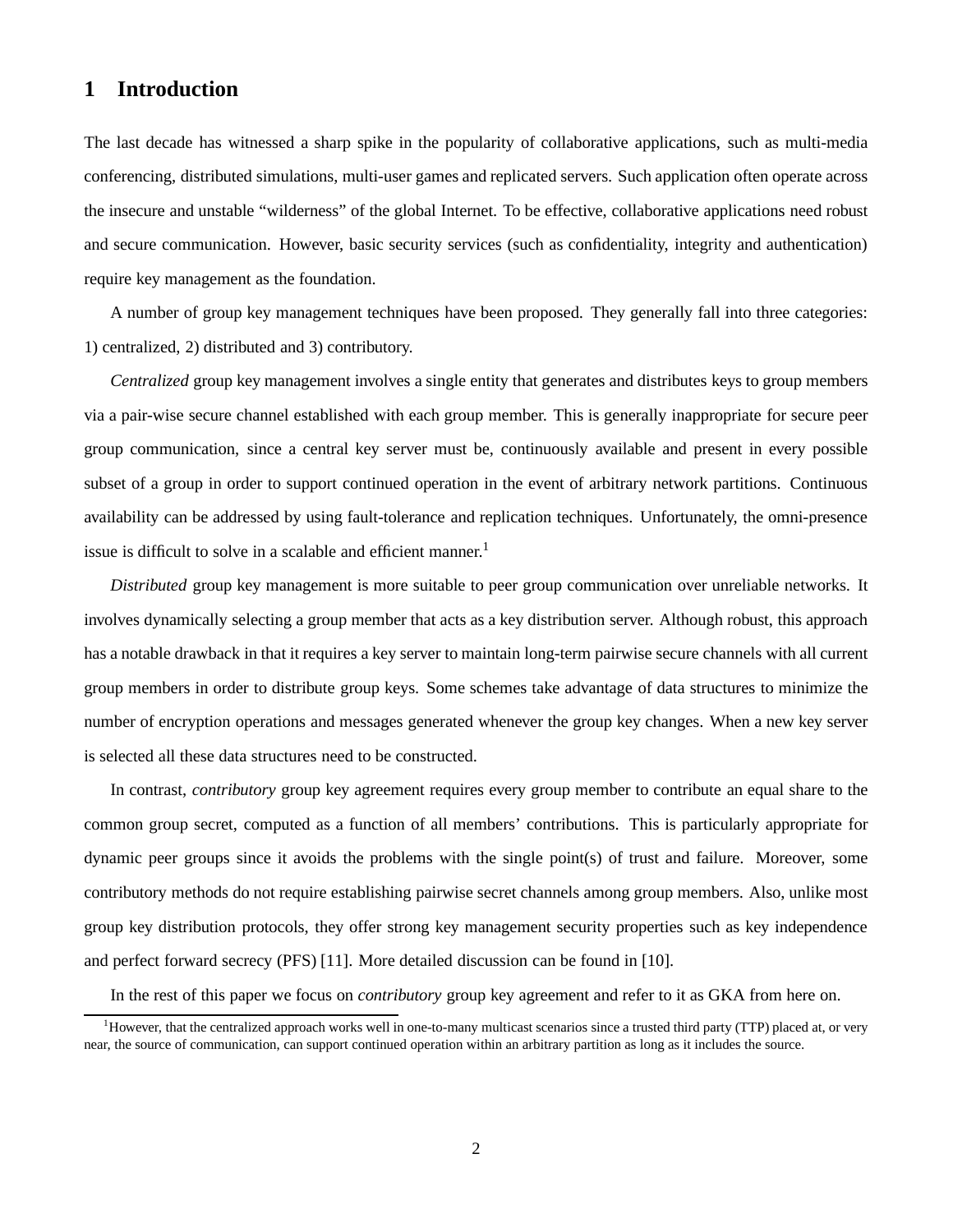### **1.1 Prior Work on Robust GKA**

Most early work in GKA focused on security and efficiency. A number of basic protocols were proposed , notably: STR [10, 14], BD [4], GDH [15] and TGDH [9]. All of these protocols are provably secure with respect to passive adversaries (eavesdroppers). Each protocol is efficient in its own way, while none is efficient in all respects (e.g., number of messages, rounds and cryptographic operations). To protect against active adversaries, *authenticated* versions of the above protocols were later constructed, e.g., [2, 3, 8].

All current GKA protocols involve multiple communication rounds. Since no one-round GKA has ever been proposed, the issue of robustness applies to all current GKA protocols; in fact, none of them is inherently robust. In this context, robustness means the ability to complete the protocol despite player and/or communication failures during protocol execution.

The robustness issue has been identified several years ago. In 2001, Amir, et al. [1] proposed the first robust GKA (RGKA) technique based on a (non-robust) group key agreement protocol (called GDH) by Steiner, et al. [15], and a view-based group communication system (GCS) which provides the abstraction of consistent group membership. Since the GCS can detect crashes among players during the execution of GKA, the protocol can react accordingly. However, its round complexity is  $O(n)$  and it requires  $O(n^2)$  broadcasts where n is the number of players.

Subsequently, Cachin and Strobl (CS) proposed a very different constant-round RGKA technique operating over asynchronous networks [5]. It tolerates both player and link failures. The exact communication and infrastructure assumptions of the CS protocol depend on the choice of the consensus sub-protocol which the CS protocol invokes. However, assuming a reliable broadcast channel, the CS protocol takes 2 rounds, each player broadcasts  $O(n)$ -sized messages and performs  $O(n)$  public key operations.<sup>2</sup>

More recently, Jarecki, et al. [7] proposed a 2-round RGKA protocol (called JKT) which operates over a reliable broadcast channel, and tolerates up to  $O(T)$  player failures using  $O(T)$ -sized messages, for any  $T < n$ . It achieves a natural trade-off between message size and desired level of fault-tolerance. However, JKT assumes that: (1) every player has the same fault probability, and (2) all fault probabilities are random and independent.

### **1.2 Starting Point**

The JKT protocol is well-suited for a local area network (LAN) environment. This is because the assumption of independent and random faults is valid in a typical LAN, where a group of players communicate directly via

<sup>&</sup>lt;sup>2</sup>Assuming reliable broadcast, the CS protocol works as follows: First every player broadcasts its public encryption key. Then every player picks its contribution to the shared key, encrypts it under each broadcasted public key, and broadcasts a message containing the resulting  $n$ ciphertexts. The shared key is computed by each player as the sum of all broadcasted contributions.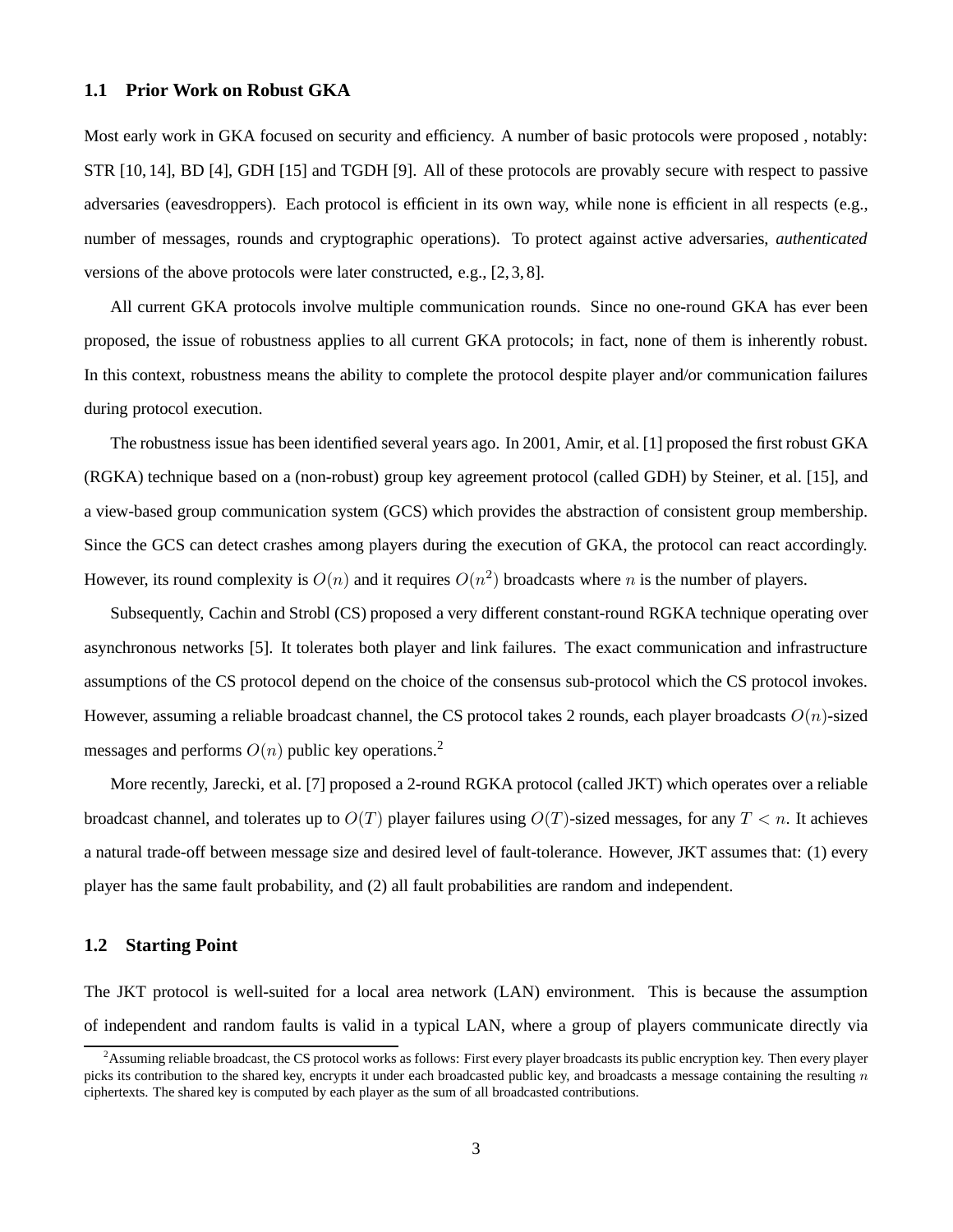broadcast and are not directly bothered by failures of other players. Furthermore, JKT is geared for a homogeneous environment where each player runs on the same hardware/software platform. These two assumptions limit its scope. Specifically, JKT is a poor match for settings where players with heterogeneous hardware/software are spread across a wide-area network (WAN).

By allowing each player to piggyback its individual fault probability onto its first broadcast message, JKT can be used in a heterogeneous environment by trivially replacing the fault probability of every player by the highest fault probability. Such a protocol would be safe in terms of robustness, but it would cause larger messages, incurring higher costs than necessary for a specified level of robustness. Moreover, if there is a player with a very high fault probability, the protocol will always produce a maximum-sized messages for full robustness.

Also, a router failure in the WAN (e.g., due to a misconfiguration or congestion) increases the probability of network partitioning [12], which in turn increases the failure probability of the GKA protocol. Specifically, router failure results in the communication failure of all players which use that router as a gateway. Assuming the router's fault probabilities are given (e.g., from historical statistics), one naive solution might be to determine a player's overall fault probability by combining player failure and router failure probabilities and then computing the suitable message size according to the result. However, it is unclear how to combine these two different types of probabilities: individual player's faults are independent, while player faults stemming from router crashes are correlated. Moreover, performance is not only determined by fault probabilities, but also by the order of the players. For example, there is a higher chance of partition for the same-sized message if players are randomly ordered, as in [7]. This prompts the question of how to order players and how to treat two different failures in order to obtain good performance.

### **1.3 Scope**

We consider applications where a peer group of players is distributed over any combination of LANs and WANs. The group is a long-term entity and a group-wide secret key is needed to bootstrap secure communication. We assume that router failure probability can be computed from historical statistics. Examples of the kind of groups we focus on are as follows:

• **Replicated File Systems.** File servers acting as data sharing and storage stations are critical in modern network environments. To mitigate potential failures of, attacks on, and overload of, a single file server, it is necessary to distribute replicated data.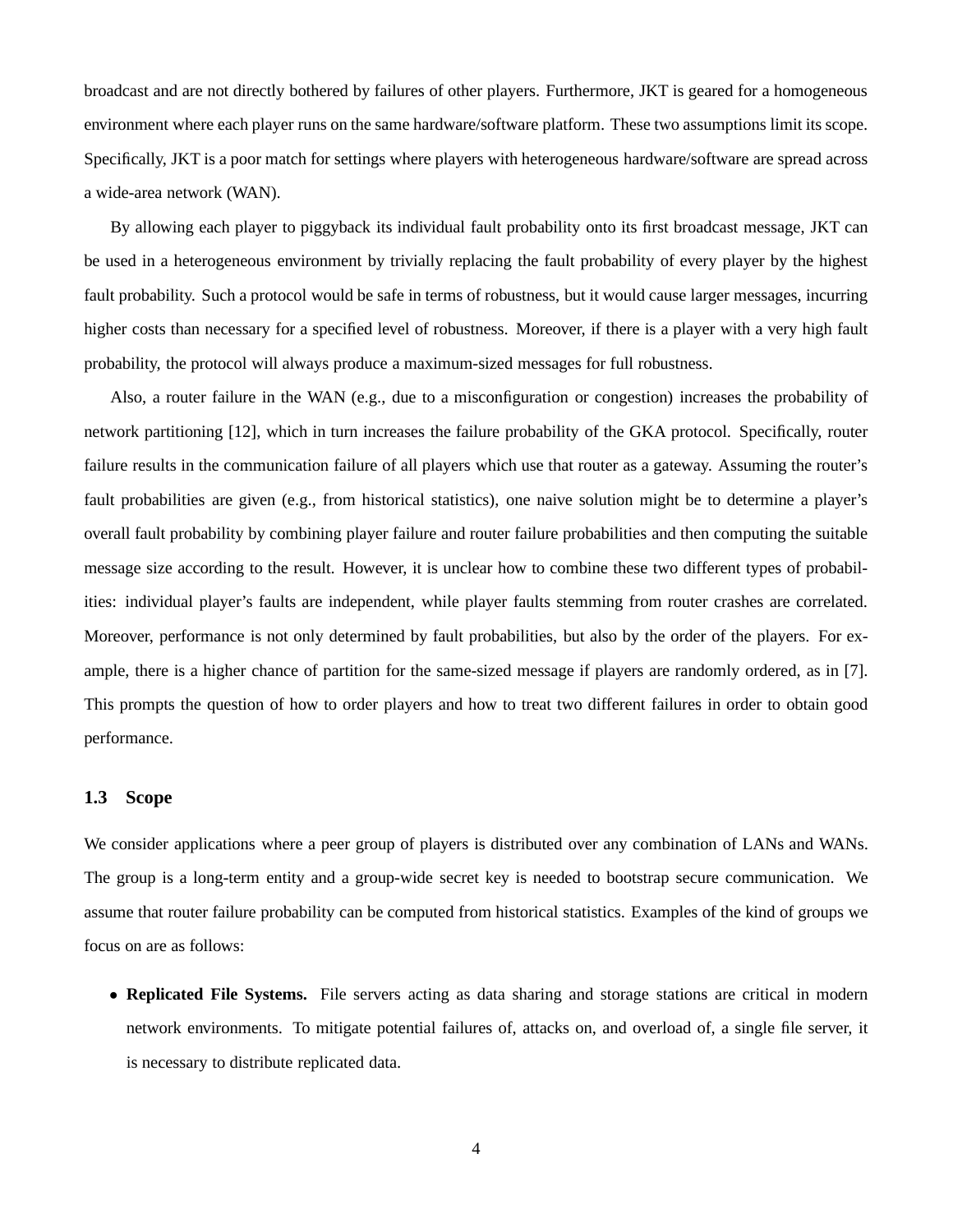- **Reservation systems.** Airline and hotel reservation systems must support distributed bookings even if some of the system components fail or are interrupted. Sophisticated reservation systems have been developed (using heuristics) based only on local data, that aim to maximize the number of tickets and rooms that can be sold while minimizing the risk of overbooking.
- **Collaborative workspace system.** A collaborative workspace is an distributed environment, wherein participants in disparate locations can access each other's data and interact just as they would inside a single entity. However, participants should be able to continue functioning using local data even if some peer participants are malfunctioning or are suspended.

### **1.4 Contributions**

First, we investigate how to efficiently use prior work in a setting with heterogeneous players and construct a protocol that supports more flexible control parameters. We localize the message size parameter for each player and allow a player to compute its message size adaptively depending on reliability level of its neighbors.

Second, we address the challenge of combining two different types of fault probabilities (individual player and sub-group of players) by treating each type at a different layer. Basically, we plug two types of control parameters into our protocol: one (computed from a player fault probability) increases player connectivity within a clustered subgroup, and the other (computed from a router fault probability) increases connectivity among subgroups.

Third, since player ordering affects performance in a heterogeneous setting, we determine – through step-by-step simulations – which ordering is preferable in order to maximize efficiency. Simulation results show that random player ordering in the same subgroup outperforms non-random order, e.g., topological order or fault probability increasing order. In addition, keeping the topological order of a player among subgroups outperforms random order of players beyond its subgroup range.

Finally, we construct the first RGKA protocol that supports players with different failure probabilities, spread across any LAN/WAN combination, while also allowing for correlated failures among subgroups of players. The proposed protocol is efficient (2 rounds) and provably secure. We evaluate its robustness and performance both analytically and via simulations.

### **1.5 Organization**

The rest of this paper is organized as follows: Section 2 presents our terminology, notation, communication and adversarial models, as well as necessary security definitions and cryptographic assumptions. Next, Section 3 describes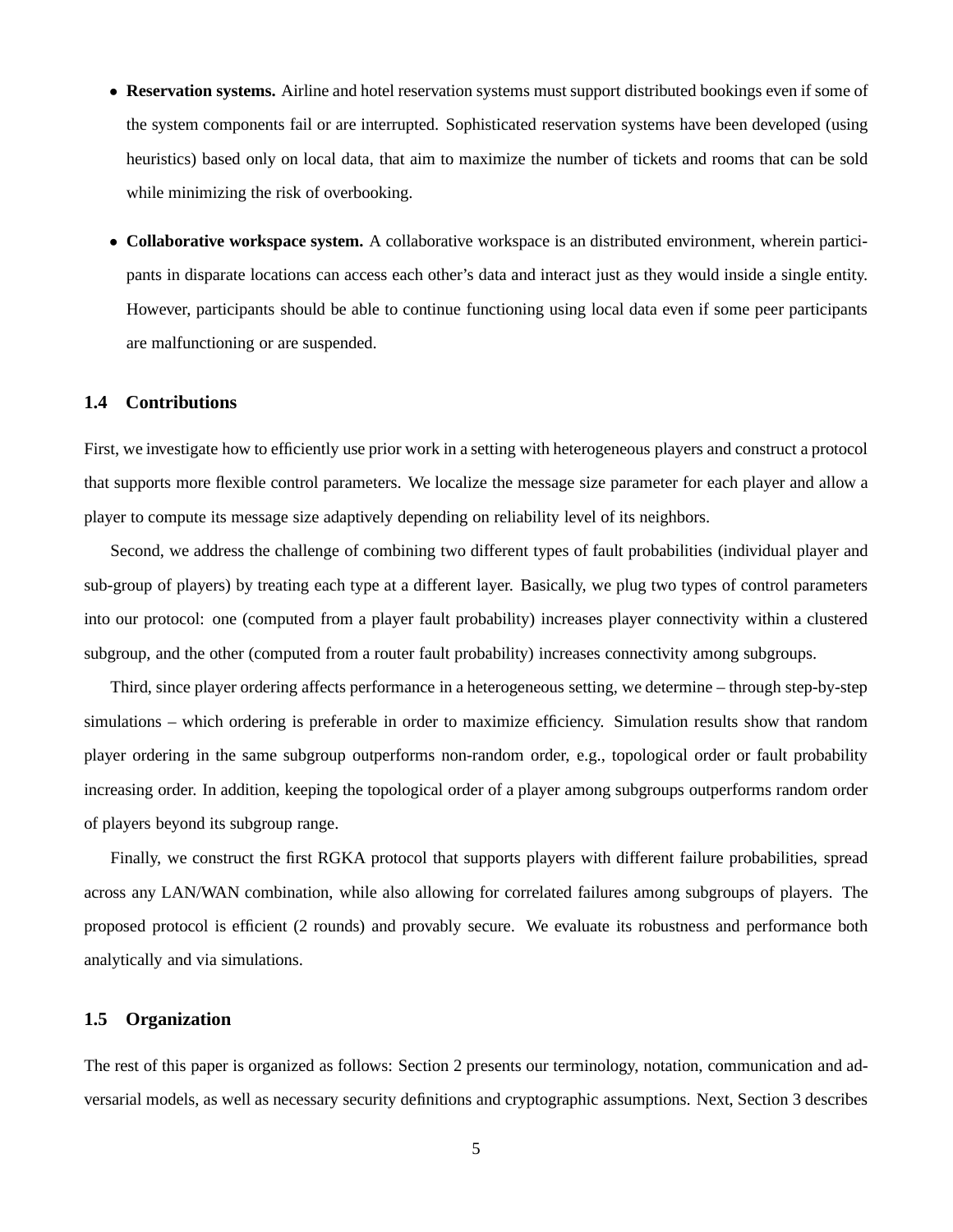the new RGKA protocol. Section 4 evaluates its performance and section 5 concludes the paper.

## **2 Preliminaries**

### **2.1 Terminology and Notation**

We now summarize our notation and terminology.

- **Players.** Participating set of *n* players are denoted:  $P_1, ..., P_n$  where the ordering is determined by the protocol itself.
- **Sub-group.** A subset of players who can communicate directly, i.e., those on the same LAN.
- **(Border) Router.** A device that forwards data between sub-groups. It might be a player. Router failure causes the entire sub-group to fail (become disconnected) from the perspective of other players.
- **Failures/Faults.** Any player and any router can crash. A player crash results from hardware/software failure. A router crash results from network misconfiguration or traffic congestion and causes the communication failure of all players that use that router as a gateway to the rest of the world.
- **Multicast Communication.** We assume that all communication takes place over *reliable* and authenticated multicast channels [6,13] where all non-faulty players have the same view of the broadcasted message (which can be null if the sender is faulty). We assume weak synchrony, i.e., players have synchronized clocks and execute the protocol in synchronized rounds. Messages from non-faulty players must arrive within some fixed time window, which we assume is large enough to accommodate clock skews and reasonable communication delays.
- **Adversary.** We assume an honest-but-curious outside adversary which can also impose arbitrary stop faults on the (otherwise honest) players. (We note, however, that using standard zero-knowledge proofs our protocols can easily be strengthened to tolerate malicious insiders at the price of a small constant increase in communication and computation.) Also, although the adversary can make each player stop at any time during protocol execution, such player failure can not violate the contract imposed by the reliable multicast assumption. The goal of the adversary is to learn the group key(s).
- **Gadget**  $X_{[j,i,k]}$ : The value multicast in the second round of the protocol which corresponds to the path of length two connecting nodes  $P_j$ ,  $P_i$ , and  $P_k$ . (Refer to section 3.1).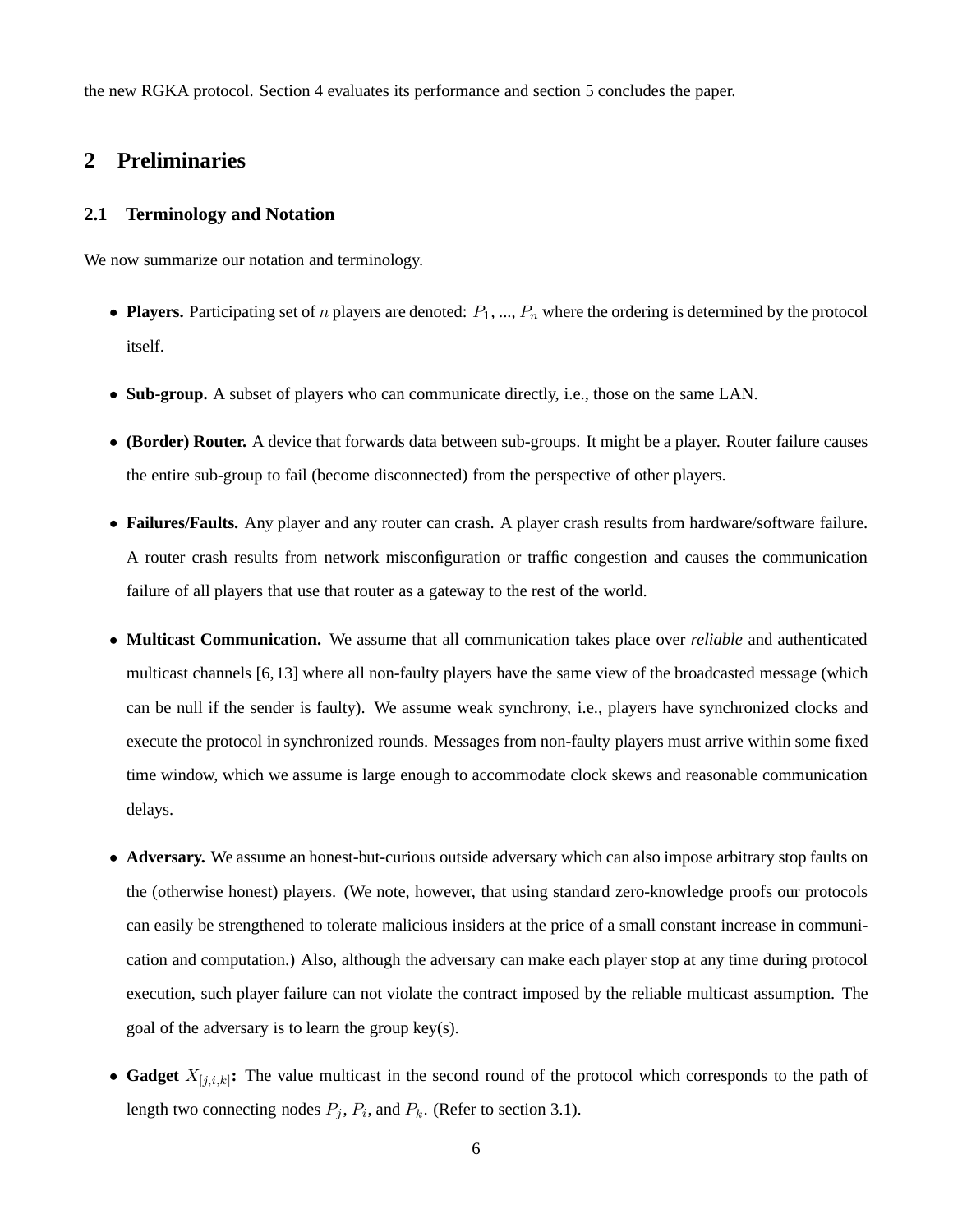The following notation is used from here on:

| $\, n$  | number of players                                                              |
|---------|--------------------------------------------------------------------------------|
| $\nu$   | player fault probability                                                       |
| $\mu$   | subgroup fault probability                                                     |
|         | failure probability of a single execution of the protocol                      |
| T       | number of gadgets applicable to both right- and left-side neighbors per player |
| EXP(R)  | expected number of rounds                                                      |
| EXP(MS) | expected message size per player                                               |

### **2.2 System Model**



Figure 1: System Model

Figure 1 illustrates our system model. Our security model is a standard model for GKA protocols executed over authenticated links<sup>3</sup>. Since players in our setting do not use long-term secrets, we define GKA security (following [4, 7, 8]), as semantic security of the session key created in a single instance of the GKA protocol executed among honest parties. Specifically, the adversary can not distinguish between the key and a random value (with probability negligibly over  $1/2$ ). The formal definition is as follows:

**Definition 1.** *(***GKA Security)** *Consider an adversarial algorithm* A *which observes an execution of the GKA protocol between* n *honest players, and, depending on bit* b*, is given the session key computed by this protocol (if*  $b = 1$ ) or a random value chosen from the same domain as the session key (if  $b = 0$ ). The adversary A outputs a *single bit* b ′ *. We define adversary's advantage:*

$$
Adv_{\mathcal{A}}^{\text{GKA}} = |\Pr[b' = b] - 1/2|
$$

<sup>3</sup>Note that there are standard and inexpensive "compilation" techniques which convert any GKA protocol into an *authenticated* GKA protocol [8].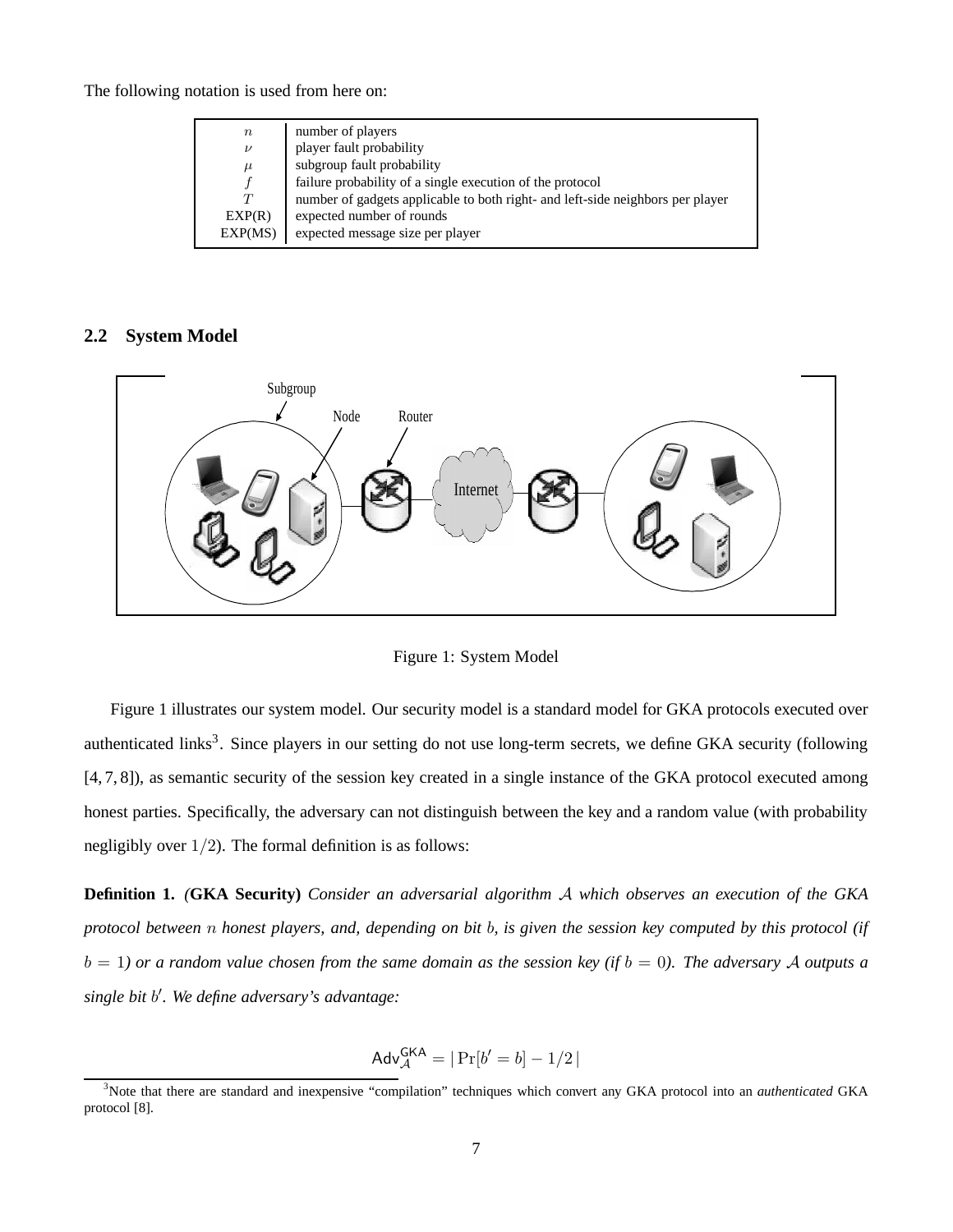*where the probability goes over the random execution of the protocol, the adversary* A*, and the random choice of bit* b*.*

We call a GKA protocol secure if, for all adversaries  $A$ ,  $Adv_{\mathcal{A}}^{\text{GKA}}$  is negligible.

### **2.3 Cryptographic Setting**

We now describe our cryptographic assumptions. This section is included for the sake of completeness and can be skipped without any loss of continuity.

Let  $\mathbb G$  be a cyclic group of prime order q, and let g be its generator. We assume that both Decision Diffie-Hellman (DDH) and Square-DDH problems are hard in  $\mathbb{G}$ . For example,  $\mathbb{G}$  could be a subgroup of order q in the group of modular residues  $\mathbb{Z}_p^*$  s.t.  $p-1$  divides  $q$ ,  $|p|=1024$  and  $|q|=160$ , or it can be a group of points on an elliptic curve with order q for  $|q| = 160$ .

**Definition 2.** The DDH problem is hard in  $\mathbb{G}$ , if, for every algorithm A, we have:  $\Pr[x, y \leftarrow \mathbb{Z}_q : A(g, g^x, g^y, g^{xy}) =$ 1]  $-{\Pr}[x, y, z \leftarrow \mathbb{Z}_q : A(g, g^x, g^y, g^z) = 1] \le \epsilon$  and  $\epsilon$  is negligible.

**Definition 3.** The Square-DDH problem is hard in  $\mathbb G$  if for every A we have:  $|\Pr[x \leftarrow \mathbb{Z}_q : A(g, g^x, g^{x^2}) =$ 1]  $-Pr[x, z \leftarrow \mathbb{Z}_q : A(g, g^x, g^z) = 1]$ | ≤  $\epsilon$  *and*  $\epsilon$  *is negligible.* 

## **3 Robust Group Key Agreement Protocol in a WAN**

In this section, we show the construction of a WAN-oriented RGKA protocol. As mentioned earlier, our work builds on [7]. We thus begin by describing the JKT protocol in more detail.

#### **3.1 Overview of JKT protocol**

JKT is basically a robust version of the 2-round GKA protocol by Burmester and Desmedt (BD) [4]. (We describe the BD protocol in appendix A.) BD succeeds only if the second-round message values called *gadgets* form a circular path through the graph of all "live" players. The idea behind adding robustness is simple: In the second round, players send out *additional* gadget values, such that, even if some players fail in the broadcast stage, gadgets broadcasted by the live players can be ordered to still form a circular path through those live players. In the following, we briefly describe a T-robust GKA protocol and then a fully robust GKA protocol which repeats the T-robust protocol until it succeeds.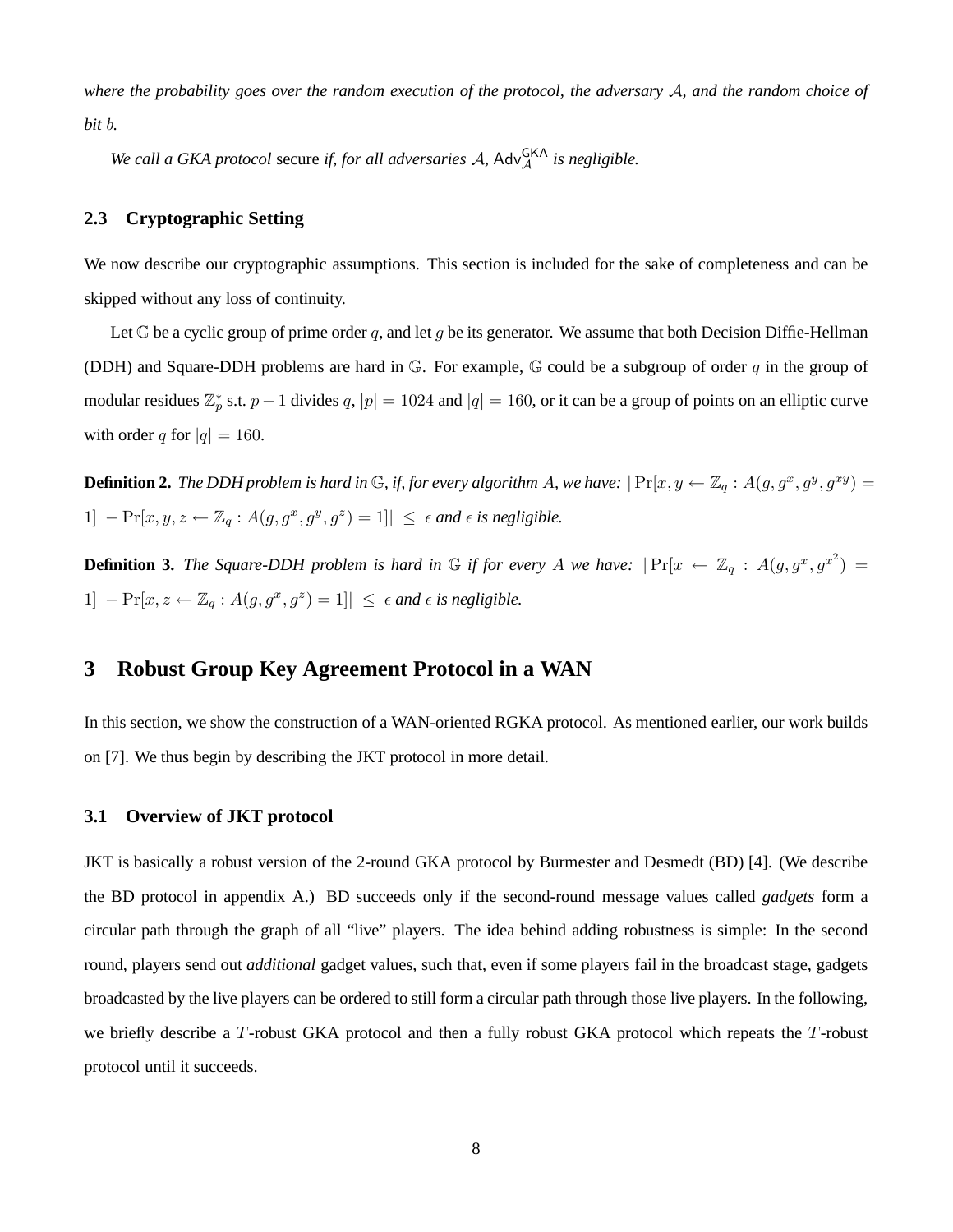**T-robust GKA Protocol.** As in [7], this protocol operates in two rounds assuming n players are ordered *cyclically* and *randomly*:  $P_1, ..., P_n$ . In practice, the order can be determined by the hash of the first-round message: each player  $P_i$  broadcasts a public version  $z_i = g^{t_i}$  of its (secret) contribution  $t_i$  to the group key. (We assume, for simplicity and without loss of generality, that all players survive the first round of the protocol.) In the second round, each  $P_i$ broadcasts gadgets:  $X_{[k,i,i']}=(z_k/z_i)^{t_i}$  for  $|k-i|\leq T$ . (Note that gadgets  $X_{[k,i,j]}$  for  $|k-i|\leq T$  and  $|j-i|\leq T$ can be also constructed since  $X_{[k,i,j]} = X_{[k,i,i']} / X_{[j,i,i']}$ .)

A gadget  $X_{[k,i,j]}$  corresponds to the path of length two connecting players  $P_k$ ,  $P_i$ , and  $P_j$ . Two gadgets are **connectable** if there exists a overlapping path. For example, for every i, gadgets  $X_{[a_{i-1},a_i,a_{i+1}]}$  and  $X_{[a_i,a_{i+1},a_{i+2}]}$ are connectable because the path of  $P_{a_i}$  and  $P_{a_{i+1}}$  overlaps. Using graph terminology, the gadgets sent by the live players form a partially connected graph instead of a fully connected graph, as described in [7].

Each player ends up computing the same group key if the sequence of gadgets sent by all live players forms a circular path through the graph of all live players. If all live players form a *path*, a cycle can be also constructed by visiting every player twice as described in [7]. Let  $P_{a_1},...,P_{a_m}$  denote the players who survive after the second broadcast round and form a circular path. Each  $P_{a_i}$  computes session key as:

$$
\mathsf{sk}_{a_i} \; = \; (z_{a_{i-1}})^{m \cdot t_{a_i}} \cdot X_{a_i}^{m-1} \cdot X_{a_{i+1}}^{m-2} \cdot \dots \cdot X_{a_{i-2}} \; = \; \mathsf{sk} = g^{t_{a_1} t_{a_2} + t_{a_2} t_{a_3} + \dots + t_{a_m} t_{a_1}}
$$

where  $X_{a_i} = X_{[a_{i-1},a_i,a_{i'}]} / X_{[a_{i+1},a_i,a_{i'}]}$ . The actual protocol – as viewed by a single player – is shown in Figure 2.

#### [**Round 1**]:

**1.1** Each  $P_i$  picks a random  $t_i \in Z_q$  and broadcasts  $z_i = g^{t_i}$ .

[**Round 2**]:

**2.1** Let ActiveList be the list of indices of all players who complete Round 1.

**2.2** Each  $P_i$  broadcast gadgets:  $X_{[k,i,i']} = (z_i/z_k)^{t_i}$  for T nearest neighbors to the right and T nearest neighbors to the left, among players  $k \in$  ActiveList. Define  $X_{[i,i',k]}$  as  $(X_{[k,i,i']} )^{-1}$ .

#### [**Key Computation**]:

**3.1** Let ActiveList be the list of indices of all players who complete Round 2.

**3.2** Every  $P_i$  sorts ActiveList in the same order and connects each pair of connectable gadgets. The session key can be computed only if  $P_i$  can construct a cycle either from a true Hamiltonian cycle or from a Hamiltonian path taken twice; wlog, we assume that the path is formed as  $\{P_{a_1},...,P_{a_m}\}$ , where for some i, j we have  $a_i = a_j$  and  $m \leq n$ .

**3.3** Each  $P_{a_i}$  computes  $\mathsf{sk}_{a_i} = (z_{a_{i-1}})^{m \cdot t_{a_i}} \cdot X_{a_i}^{m-1} \cdot X_{a_{i+1}}^{m-2} \cdot \dots \cdot X_{a_{i-2}}$  where  $X_{a_i} = X_{[a_{i-1}, a_i, a_{i'}]} \cdot X_{[a_i, a_{i'}, a_{i+1}]}$ . (Note that  $\mathsf{sk}_{a_i} = g^{t_{a_1} t_{a_2} + t_{a_2} t_{a_3} + \ldots + t_{a_m} t_{a_1}}$ .)

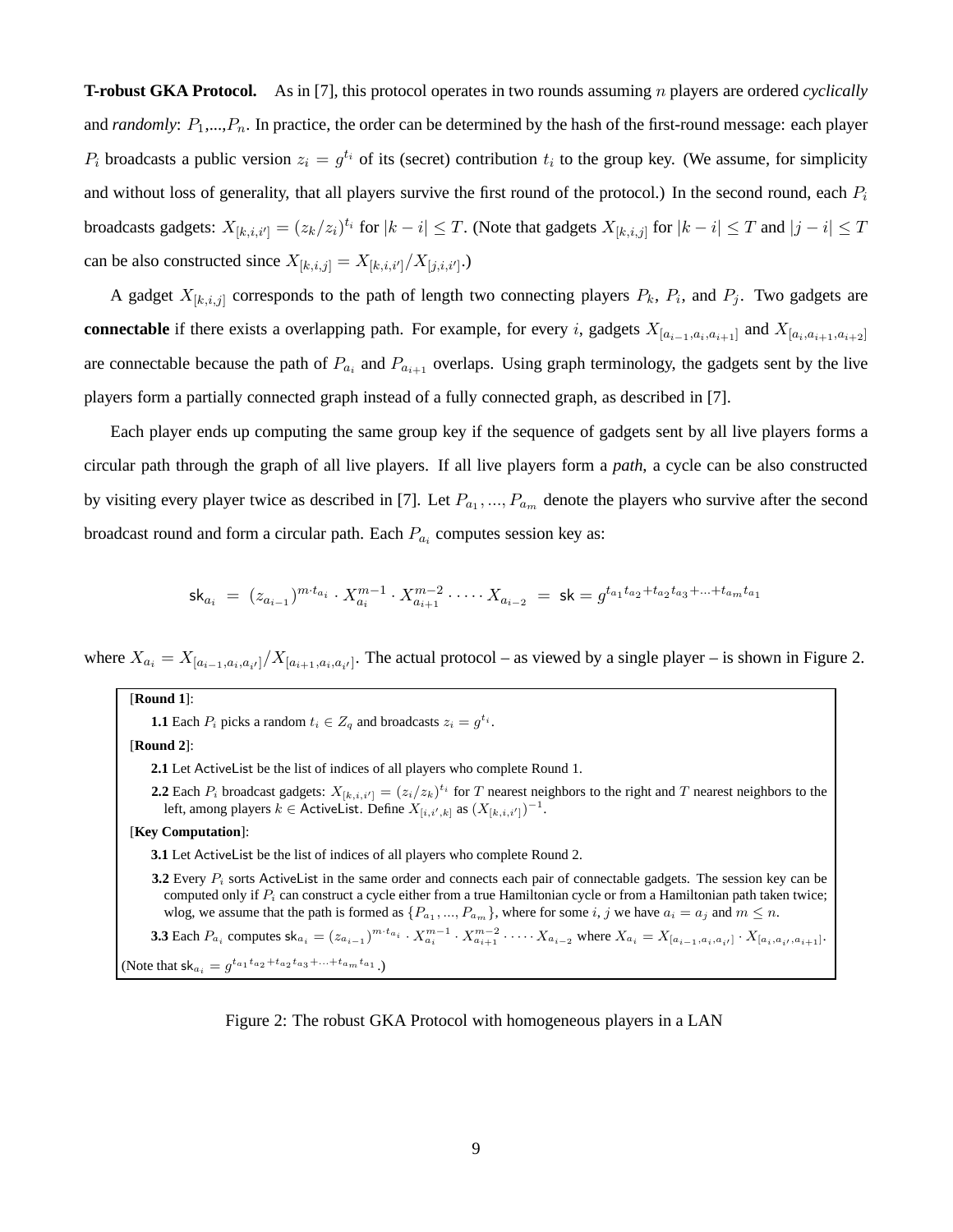**Fully Robust GKA with** *Homogeneous* **and** *Random* **Faults.** A fully robust (but *not* constant-round) GKA protocol simply repeats the  $T$ -robust protocol above, with some parameter  $T$ , which we fix from the player fault probability and the expected number of rounds, until the T-robust protocol succeeds. Repeating the protocol increases the number of rounds and the protocol communication complexity, i.e.,  $EXP(R)= 1 + 1/(1 - f)$ ,  $EXP(MS)=$  $1 + 2T/(1 - f)$ , respectively <sup>4</sup>. Assuming that player faults are *random* and *independent*, the protocol failure probability f is upper-bounded by:  $f \leq n^2/2 * \nu^{2T}$ .

Therefore, given n, v, and f, we can compute a minimal gadget size  $-T$  – with which the protocol fails with probability at most f. As a result, the protocol will have at most  $1+1/(1-f)$  rounds. This is described in Algorithm 1.

| <b>Algorithm 1:</b> Optimal $T$ Selection in random fault model |
|-----------------------------------------------------------------|
| <b>Input:</b> $(n, \nu, f)$                                     |
| Output: $T$                                                     |
| for $(T' \leftarrow 1$ to $n/2$ ) do                            |
| 1.1 $f' \leftarrow n^2/2 * \nu^{2T}$                            |
| 1.2 if $f' < f$ then                                            |
| $\mathsf{L}$ break                                              |
| 2 $MinMS \leftarrow 1 + 2T'/(1 - f')$                           |
| for $(T' \leftarrow T' + 1$ to $n/2$ ) do                       |
| 3.1 $f' \leftarrow n^2/2 * \nu^{2T}$                            |
| $MS \leftarrow 1 + 2T'/(1 - f')'$<br>3.2                        |
| if $MinMS > MS$ then<br>3.3                                     |
| $\mathsf{L}$ MinMS $\leftarrow MS$                              |
| return $T$                                                      |

The JKT protocol can upper-bound protocol failure probability  $f$  and compute optimal message size  $T$  using approximation techniques, assuming homogeneous players. However, it is not clear how to compute f and  $T$  in a heterogenous player model. Moreover, while individual player faults are independent, subgroup faults are correlated.

Even if we could compute optimal message size, it would work only for a particular order of participating players. In other words, for each message size, the order of players changes the performance of the protocol. Recall that the JKT protocol computes gadgets for T nearest neighbors hoping that at least one of them survives all protocol steps. If a given player is surrounded by other players with high fault probabilities and gadgets connects only those players, the said player will very likely end up disconnected.

In the following two sections, we explore how to order players and how to compute the message size heuristically.

<sup>&</sup>lt;sup>4</sup>Note that the protocol restarts only the second round since the messages from the first round are safely reusable.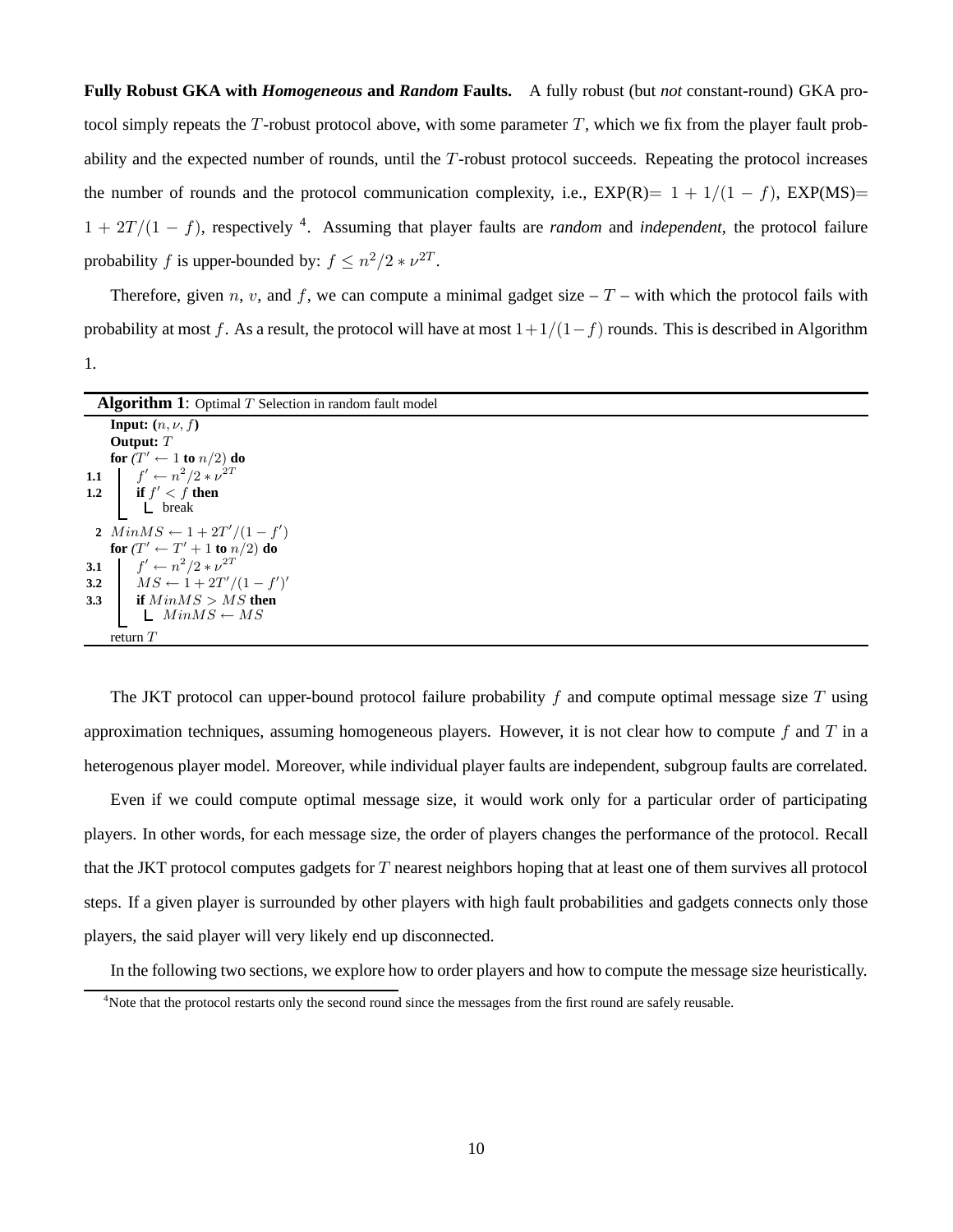#### **3.2 Random or Non-random Order?**

**Heterogeneous Players on a** *LAN***.** Basically, there are two extreme cases: ordering players by their fault probabilities and ordering them randomly.<sup>5</sup> For the same number of gadgets T, to see which way of ordering provides better performance, we simulate the protocol for each case, compute the expected number of rounds and the expected message size, and then compare them.

We use a simple scenario with two subgroups of 25 players with a low and a high fault probability, respectively. In this scenario step, we assume that every player is on the same LAN and thus do not consider router failures. The summary of this scenario is in Table 1.

| Group ID    | -    | B   |
|-------------|------|-----|
| $n_{\rm c}$ |      |     |
| $_{\nu}$    | 0.01 | 0.3 |
| $_{\mu}$    |      |     |

Table 1: Two subgroups of players with different but *independent* fault probabilities.

| Ordering | <b>Topological Order</b> |       |       | Random Order |       |       |
|----------|--------------------------|-------|-------|--------------|-------|-------|
|          |                          |       |       |              |       |       |
| EXP(R)   | 2.913                    | 2.052 | 2.005 | 2.266        | 2.010 | 2.000 |
| EXP(MS)  | 8.652                    |       | 9.040 | 6.064        | 7 060 | 9.000 |

Table 2: Expected number of rounds and expected message size with three different T values on two different player orders.

We simulate the above scenario with three different values of  $T(2, 3, \text{ and } 4)$  in topological and random orders, respectively. The results are summarized in Table 2. For every  $T$ , random order outperforms topological order. We believe that this is because random order uniformly distributes players with low fault rate and increases the probability for every player to have non-faulty players among its  $T$  nearest neighbors. Thus, random order can be a practical solution for players with different, but independent, fault probabilities.

**Heterogeneous Players in a** *WAN***.** To see how correlated failures affect performance, we simulate another scenario with two subgroups of 25 players. Each subgroup connects to the WAN via a router. We assume that one router has low, and the other – high, failure probability. Since we now focus on correlated failures, we also assume that an individual player never fails, but only its communication can fail due to the failure of the router connecting its subgroup to the WAN. This scenario is summarized in Table 3.

 ${}^{5}$ Of course, other ordering criteria are possible, e.g., by bit error rates of player interfaces. However, there is considerably less intuitive justification for considering these criteria.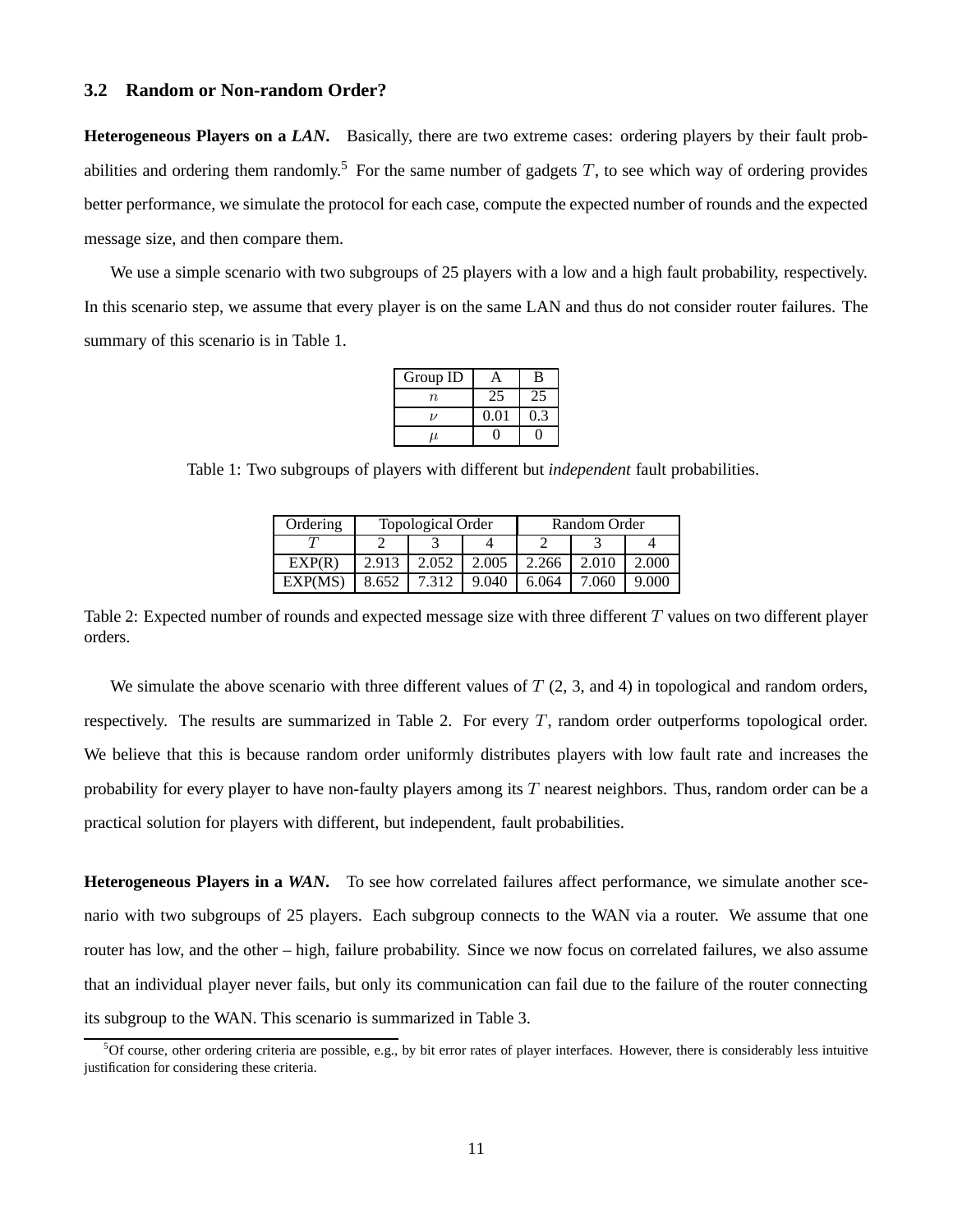| Group ID          |      | B |
|-------------------|------|---|
| n                 |      |   |
| $^{\prime\prime}$ |      |   |
| II.               | 0.01 |   |

Table 3: Two subgroups of players are given with different but *correlated* fault probabilities.

| Ordering | Topological Order |       |       | Random Order |       |       |
|----------|-------------------|-------|-------|--------------|-------|-------|
|          |                   |       |       |              |       |       |
| EXP(R)   | 2.000             | 2.000 | 2.000 | 2.427        | 2.427 | 2.007 |
| EXP(MS)  | 5.000             | 7.000 | 9.000 | 6.708        | 9.562 | 9.056 |

Table 4: Expected number of rounds and expected message size with three different  $T$  values, with two player orders.

Again, we simulate the scenario with three different  $T$  values (2, 3 and 4) and summarize results in Table 4. Interestingly, unlike the first scenario, performance is much better when players are ordered topologically. The results show that, when players are topologically ordered, the protocol never fails because of a router failure, regardless of T. This is because there is no partition when only one subgroup fails. (For an inter-group partition to occur, there should be at least four subgroups.) The situation is very different with random order: if some scattered players fail at the same time, a partition is very likely.

**Heterogeneous Players in a LAN/WAN.** As shown above, random player order improves performance with independent player faults, while topological order achieves better performance with correlated subgroup faults. The natural next step is to consider the case of *both* independent and correlated faults, e.g., in a mixed LAN/WAN setting. To this end, we simulate a scenario with 4 subgroups, each composed of 15 players. Each player has an independent fault probability (among players) and each subgroup also has an independent fault probability (among subgroups). A player thus fails either alone or as part of its subgroup failure. In the latter case, the disconnected subgroup (containing a given player) might still complete the protocol; however, from the perspective of outside players, all players in the failed subgroup are gone. This scenario is summarized in Table 5.

| Group ID |      | B    |    | ו ו |
|----------|------|------|----|-----|
| $\, n$   |      |      | د، |     |
|          | 0.2  | 0.01 |    | 0.3 |
| u        | 0.01 |      |    |     |

Table 5: 4 subgroups of 15 players each with different fault probabilities.

Simulation results in Table 6 show that topological order has fewer expected rounds and lower expected message size. We conclude that, to obtain better performance, players should be ordered topologically by subgroups and randomly within a subgroup.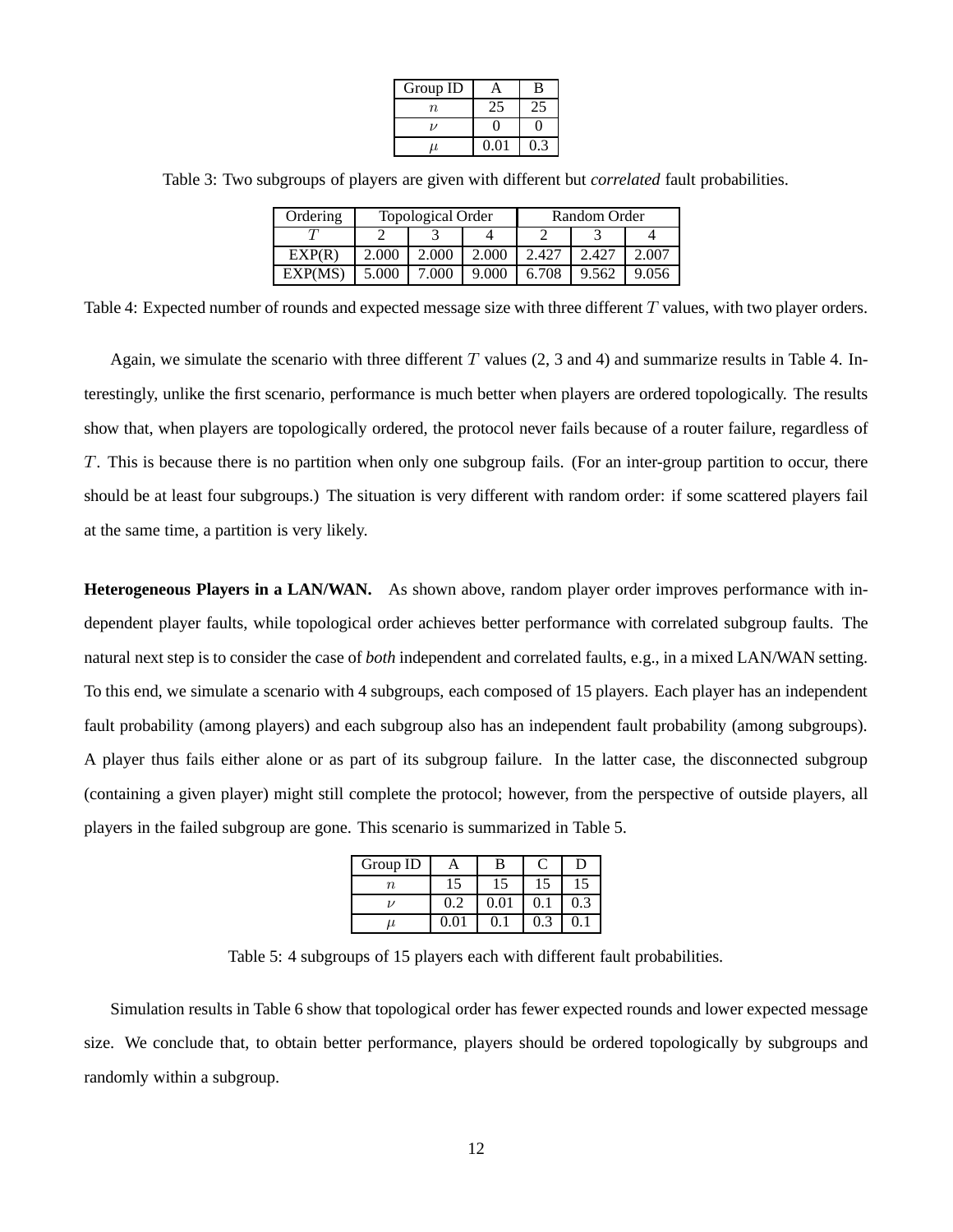| Ordering | <b>Topological Order</b> |       |       | Random Order |       |       |
|----------|--------------------------|-------|-------|--------------|-------|-------|
|          |                          |       |       |              |       |       |
| EXP(R)   | 3.371                    | 2.165 | 2.045 | 3.701        | 2.404 | 2.165 |
| EXP(MS)  | 10.484                   | 7 99  | 9.360 | 1.804        | 9.424 |       |

Table 6: Expected number of rounds and message size with 3 T values, with two different player orders.

### **3.3 Player-Specific Message Size**

In this section, we describe how to compute optimal message sizes for different players. We assume that players are grouped into subgroups topologically and randomly within subgroups. We determine message size in terms of both player-to-player and subgroup-to-subgroup communication, respectively.

**Player-to-Player.** Our approach is to localize T depending on the reliability of neighboring players. Specifically, a player has a larger T with less reliable neighbors, and a lower T with more reliable neighbors. If player fault probabilities are evenly distributed, we can obtain the best performance by simply letting each player compute the same number of gadgets  $T$  using algorithm 1. Whereas, more realistically, if player fault probabilities are unevenly spaced, to make every point equally reliable, each player has to adaptively compute the number of gadgets depending on the robustness of its neighbors. (Recall that a player is disconnected if all  $T$  nearest neighbors fail.)

We introduce three new variables:

- $OT_i$ : optimal number of gadgets, applicable to both right- and left-side neighbors of  $P_i$ , *assuming* that each player has the same fault probability as  $P_i$ .
- $RT_i$  and  $LT_i$ : localized numbers of gadgets applicable to  $P_i$ 's right and left side neighbors, respectively.

We estimate  $P_i$ 's robustness from its  $OT_i$  value. For example, a player with  $OT = 1$  is most robust, while a player with  $OT = n/2$  is least robust (where n is the number of players in a subgroup. In our algorithm, whenever a player computes a gadget which makes a connection to one of its neighbors, the robustness level of the player increases in inverse proportion to its neighbor's  $OT.$   $P_i$  computes  $RT_i$  and  $LT_i$  according to its right and left neighbor's OT values ( $OT_{i-1}$ ,  $OT_{i+1}$ ), respectively, until its robustness level reaches a specified level, which is 1 in our algorithm. A more precise description is shown in Algorithm 2.

Note that a gadget that a player computes for one neighbor can not be used if the neighbor does not compute a reciprocal gadget. (Recall that gadgets are connectable if there exists a overlapping path.) In fact, in Algorithm 2, for a given pair of players, either both compute a gadget for each other or neither does.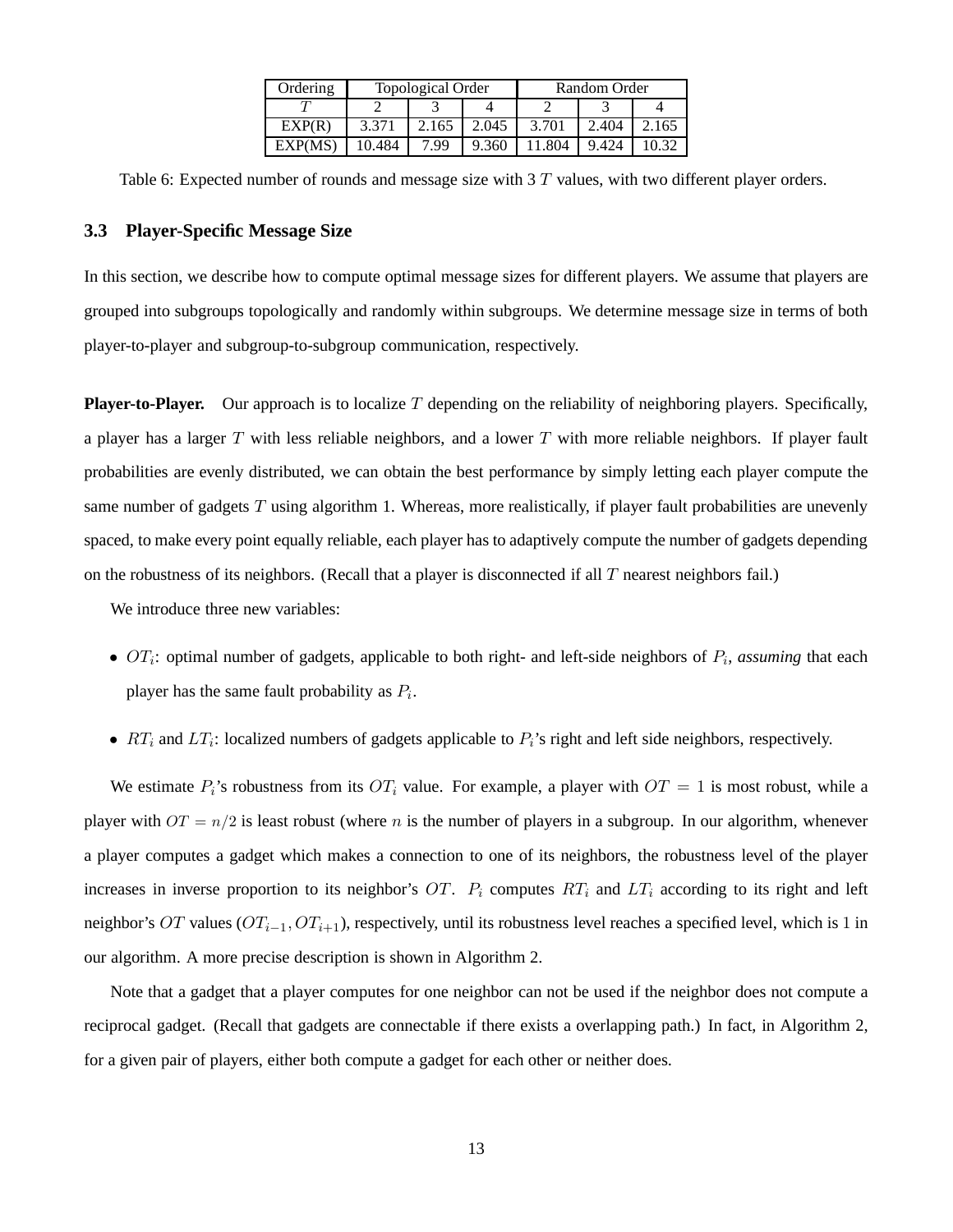**Algorithm 2**: T Localization on player-to-player basis

**Input:**  $(n, \nu_1, \cdots, \nu_n, f)$ **Requirement 1:**  $P_1, \dots, P_n$  are randomly ordered within subgroups and topologically across subgroups. **Requirement 2:** *n* is the number of players and indices cycle modulo *n*, i.e.  $P_{n+1} = P_1$ **Requirement 3:**  $P_i$ 's fault probability is  $\nu_i$ **Ensure:** for each  $P_i$ , compute  $RT_i$  and  $LT_i$ **for**  $(i \leftarrow 1 \text{ to } n)$  **do** Compute optimal  $OT_i$  using Algorithm 1 on input  $(n, \nu_i, f)$ **for**  $(i \leftarrow 1 \text{ to } n)$  **do**  $reliability \leftarrow 0$  $RT_i \leftarrow 0$ **for**  $(j \leftarrow i + 1$ ; reliability  $\geq 1$  *or*  $j - i \geq n/2$ ;  $j \leftarrow j + 1$ **) do**<br>  $\mid RT_i \leftarrow RT_i + 1$  (Add  $P_j$  to the list of  $P_i$ 's right neighbor (Add  $P_j$  to the list of  $P_i$ 's right neighbors)  $reliability \leftarrow reliability + 1/OT_j$  $reliability \leftarrow 0$  $LT_i \leftarrow 0$ **for**  $(j \leftarrow i-1$ ; reliability  $\geq 1$  *or*  $i - j \geq n/2$ ;  $j \leftarrow j-1$ **) do**  $LT_i \leftarrow LT_i + 1$  (Add  $P_j$  to the list of  $P_i$ 's left neighbors)  $reliability \leftarrow reliability + 1/OT_j$ 

**Proposition 1.** *In Algorithm 2, if a player computes a gadget for a neighbor, then the neighbor computes a reciprocal gadget.*

*Proof.* Since RT and LT are symmetric, we focus only on RT. Assume that  $P_i$  computes  $RT_i = k$ . Since  $P_{i+k}$ is added as one of its right-side neighbors, the summation of *reliability* from  $P_{i+1}$  to  $P_{i+k-1}$  is less than one, i.e., ,  $\sum_{j=i+1}^{i+k-1} \frac{1}{OT_j} < 1$ . Therefore,  $P_{i+k}$  computes  $LT_{i+k} \geq k$  including  $P_i$  as one of its left neighbors, since  $\sum_{j=i+1}^{i+k-1} \frac{1}{OT_j} < 1.$  $\Box$ 

**Subgroup-to-Subgroup.** In the proposed algorithm, we logically treat each subgroup as a kind of a *super-player*. Specifically, in each subgroup, a player with the lowest fault probability becomes a representative and sends out extra gadgets for other representatives. A representative player becomes faulty if either the player itself or its subgroup fails. Thus, given player failure rate  $\nu$  and subgroup failure rate  $\mu$ , the failure probability <sup>6</sup> of a representative player is:  $\nu + \mu - \nu\mu$ . The algorithm is described in Algorithm 3.

**Proposition 2.** *In Algorithm 3, if a representative player computes a gadget value for a representative neighbor then the representative neighbor also computes a gadget value for the representative player.*

*Proof.* Identical to the proof of Proposition 1.

 $\Box$ 

<sup>6</sup>At the player-to-player level, a player also fails from either its own or its subgroup fault. However, since players are topologically ordered and gadgets connect only nearest neighbors, the subgroup fault is not considered in the player-to-player level robustness.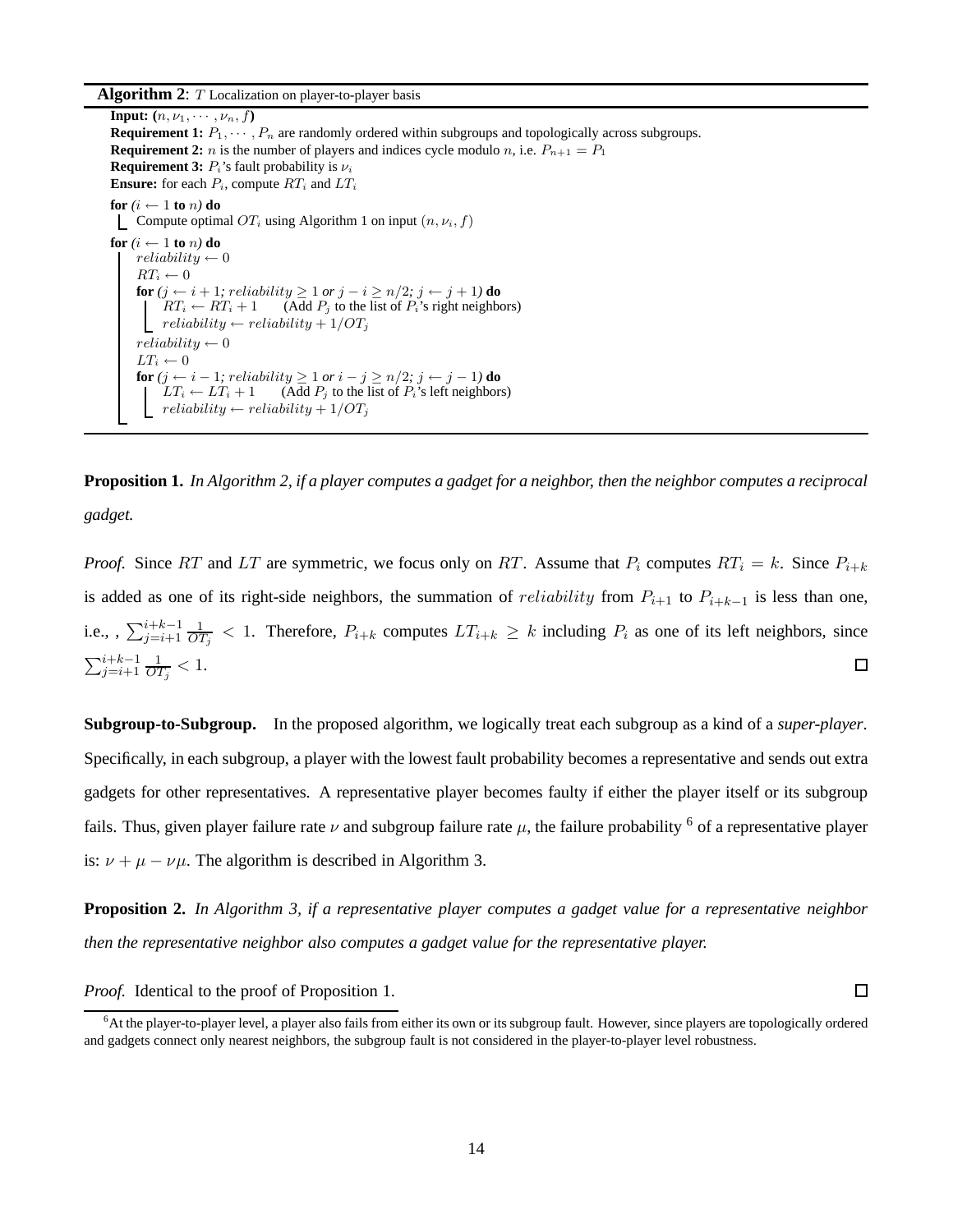**Algorithm 3**: T Localization in subgroup-to-subgroup level

**Input:**  $(m, \nu_1, \cdots, \nu_m, \mu_1, \cdots, \mu_m, f)$ **Requirement 1:**  $P_1, \cdots, P_m$  are a set of representative players **Requirement 2:** m is the number of subgroups and indices cycle mod m, i.e.  $P_{m+1} = P_1$ **Requirement 3:**  $P_i$ 's fault probability and subgroup fault probability are  $\nu_i$  and  $\mu_i$ , respectively **Ensure:** for each  $P_i$ , compute  $RT_i$  and  $LT_i$ **for**  $(i \leftarrow 1$  **to** m **do** Compute optimal  $OT_i$  using Algorithm 1 on input  $(m, (\mu_i + \nu_i - \mu_i \cdot \nu_i), f)$ **for**  $(i \leftarrow 1$  **to** m **do**  $reliability \leftarrow 0$  $RT_i \leftarrow 0$ **for**  $(j \leftarrow i + 1$ ; reliability  $\geq 1$  *or*  $j - i \geq m/2$ ;  $j \leftarrow j + 1$ **) do**<br>  $\mid RT_i \leftarrow RT_i + 1$  (Add  $P_j$  to the list of  $P_i$ 's right neighbo (Add  $P_i$  to the list of  $P_i$ 's right neighbors)  $reliability \leftarrow reliability + 1/OT_j$  $reliability \leftarrow 0$  $LT_i \leftarrow 0$ **for**  $(j \leftarrow i-1$ *;* reliability  $\geq 1$  *or*  $i - j \geq m/2$ *;*  $j \leftarrow j - 1$ *)* **do**  $LT_i \leftarrow LT_i + 1$  (Add  $P_j$  to the list of  $P_i$ 's left neighbors)  $reliability \leftarrow reliability + 1/OT_j$ 

### **3.4 RGKA in a LAN/WAN Setting**

Based on Algorithms 2 and 3, we propose a *W-RGKA* protocol for heterogeneous players. *W-RGKA* allows each player to adaptively compute its message size depending on the reliability level of its neighbors. *W-RGKA* automatically defaults to the JKT protocol [7] in a setting with homogeneous players. Note that the homogeneous player setting is a special case of Algorithm 2, where every player computes the same  $OT = RT = LT$ . In other words, we succeed in extending the JKT protocol without losing its optimality in a homogeneous setting.

We also relax the way the key is computed such that *any* circular path that connects all live players can be used for key computation. The resulting graph that gadgets draw in two levels is more complex than the one (called  $T$ -th power of a circle) shown in the JKT protocol which builds either a Hamiltonian cycle or a Hamiltonian path on all live players. To enable stronger robustness, we relax the way of finding a circular path, so that the key is associated not necessarily with a Hamiltonian cycle or a Hamiltonian path, but any circular path where a player can be visited more than once. If there is no partition, there is a always a circular path. The resulting *W-RGKA* protocol is shown in Figure 3.

**Theorem 1.** *Assuming that the DDH problem and Square-DDH problem are hard, protocol* W-RGKA *is a secure Group Key Agreement.*

The security of the *W-RGKA* protocol which broadcasts RT and LT sized messages is implied by the security argument for the RGKA protocol in [7] which broadcasts maximum sized messages, thus revealing maximum amount of information. The only difference is that the resulting key in *W-RGKA* might contain each contribution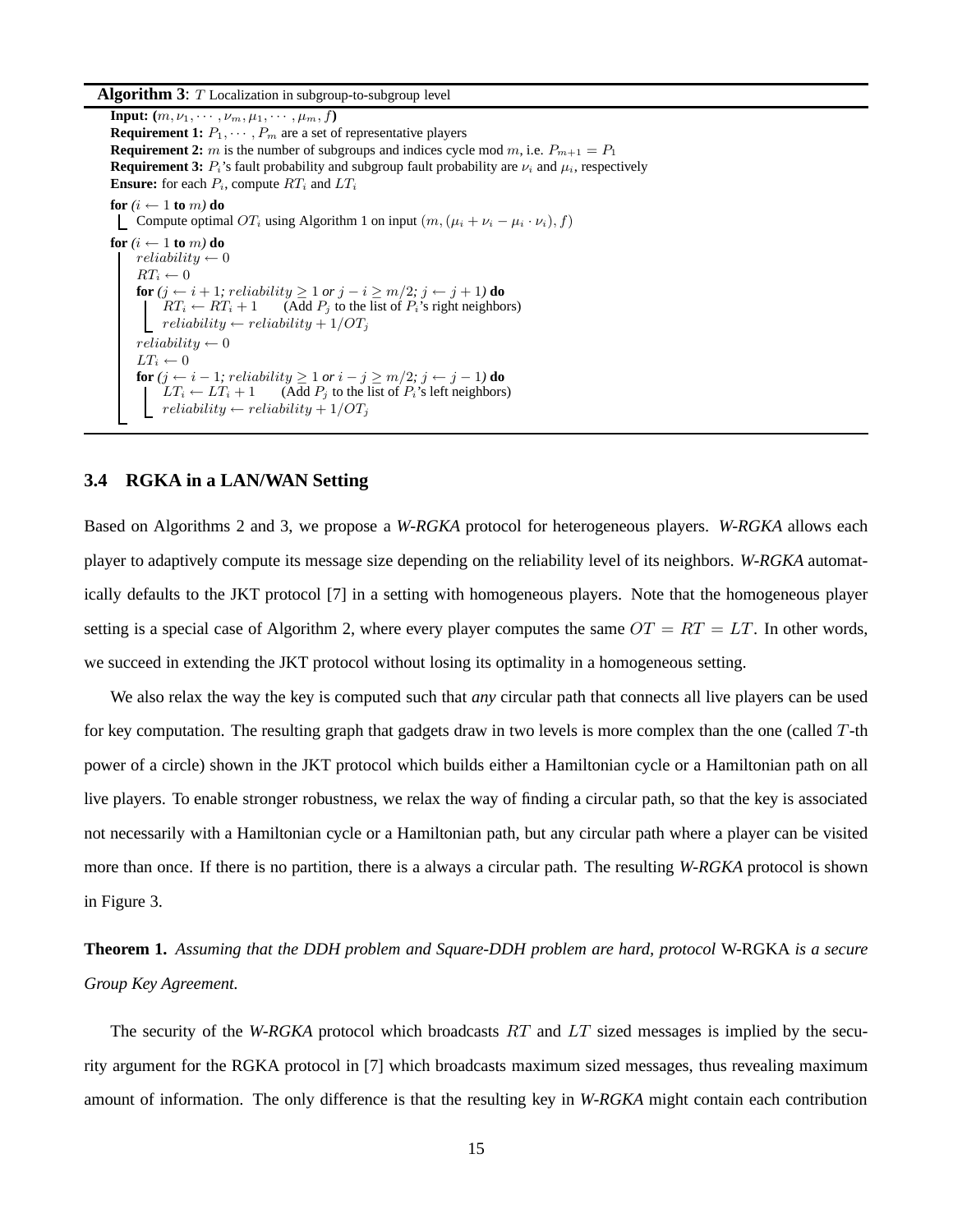[**Round 1**]:

**1.1** Same as in Figure 2 except that each  $P_i$  also broadcasts its fault probability  $\nu_i$ .

[**Round 2**]: same as in Figure 2 except:

**2.2** Each player  $P_i$  computes  $RT_i$  and  $LT_i$  using Algorithm 2 and broadcast gadgets  $X_{[k,i,i']}=(z_i/z_k)^{t_i}$  for  $RT_i$  nearest neighbors to the right and  $LT_i$  nearest neighbors to the left among players  $k \in$  ActiveList.

**\*2.3** Each representative  $P_i$  computes  $RT_i$  and  $LT_i$  using Algorithm 3 and broadcast gadgets  $X_{[k,i,i']} = (z_i/z_k)^{t_i}$  for RT<sub>i</sub> nearest neighbors to the right and LT<sub>i</sub> nearest neighbors to the left among representative players  $k \in$  ActiveList.

[**Key Computation**]: Same as in Figure 2 except:

**3.2** The session key can be computed if there exists a circular path where every player is visited at least more than once. Wlog, we assume that the path is formed as  $\{P_{a_1}, \dots, P_{a_m}\}$ , where for some i, j we can have  $a_i = a_j$ .

\* Executed only by representative players

Figure 3: *W-RGKA* protocol with heterogeneous players in a LAN/WAN setting

of the form  $t_{a_i}$ ,  $t_{a_{i+1}}$  more than once. However, the resulting key equation is still linearly independent from the equations generated from gadgets. Thus, the key value is independent from gadgets values and the adversary cannot learn anything about the key from the messages it observes. For details, refer to Section 6.2 in [7].

### **4 Performance Evaluation**

We first summarize the relevant aspects of protocol efficiency.

- **Round Complexity:** number of protocol rounds.
- **Communication Complexity:** (expected) total bit-length of all messages sent in the protocol.
- **Computational Complexity:** computation that must be performed by each player.

*REMARK:* In the specific GKA protocols we compare, computational complexity increases in proportion to communication complexity. Generally, one message unit incurs one exponentiation (which dominates computational cost). Thus we do not separate computational complexity from communication complexity in the following comparison.

We compare *W-RGKA* with the fully robust JKT protocol [7], as described in section 3.1. To make *W-RGKA* fully robust we repeat it until it succeeds; this is the same approach used to obtain a fully robust version of JKT in [7]. We denote our fully robust version as *W-RGKA*\* and the fully robust JKT version by *RGKA*\*. However, since *RGKA*\* works in a homogeneous setting, we simulate *RGKA*\* by taking the average of all player fault probabilities.

We analyze how player heterogeneity and correlated faults affect performance. We evaluate the protocols in a setting of 5 subgroups with 10 players for each. In the first simulation, we generate subgroup fault probabilities such that the average subgroup fault probability is around 0.1 (with a standard deviation less than 0.1) and generate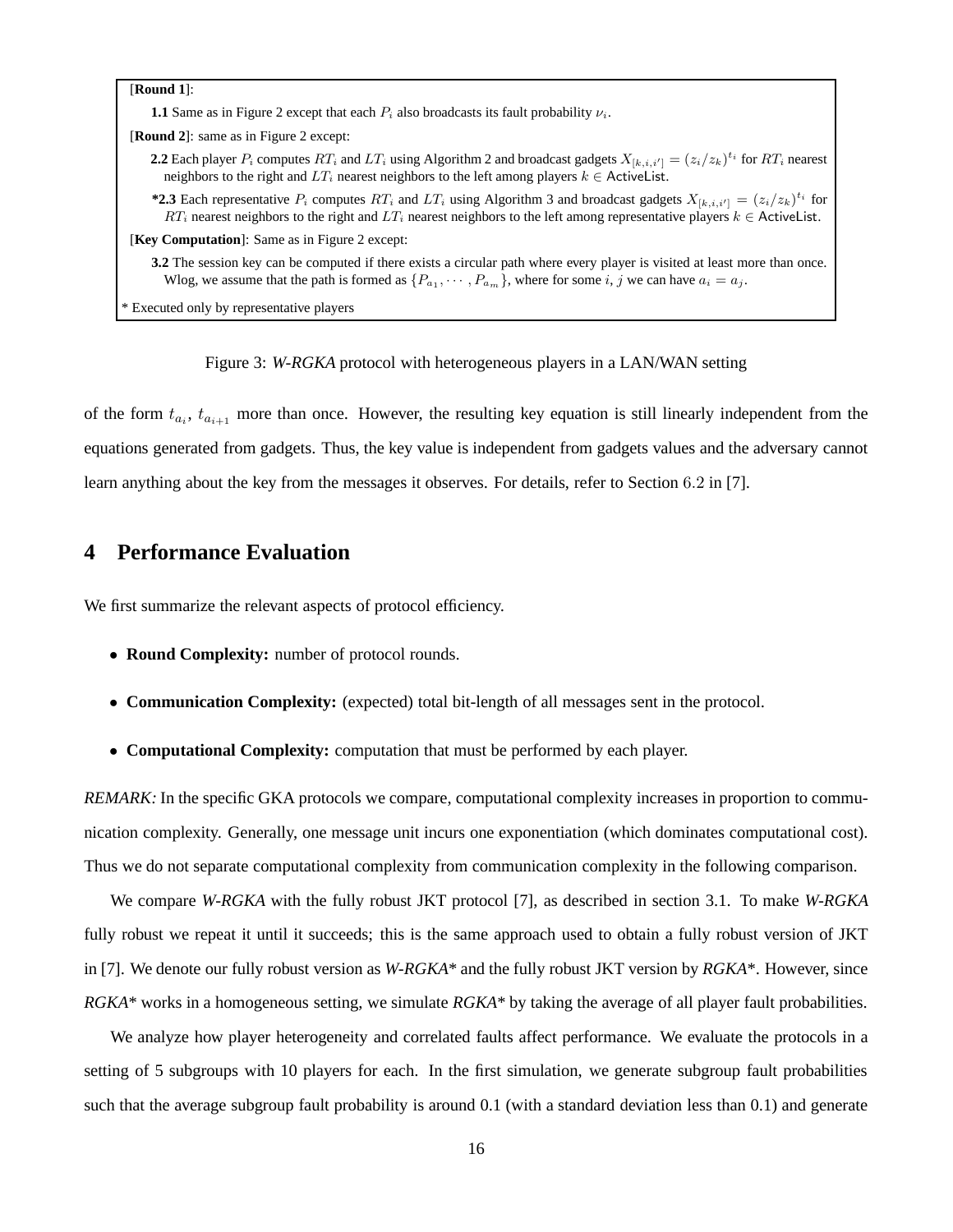10 players for each group with random fault probability, such that the standard deviation varies between 0 and 0.4. Note that the standard deviation of player fault probability distribution indirectly shows the heterogeneity of the set of players. In the second simulation, we generate players randomly but with a small deviation (less than 0.1) and change subgroup fault probabilities such that the average ranges from 0 to 0.4.



Figure 4: *W-RGKA*\* vs. *RGKA*\* for different standard deviations of player fault rate distribution. Results are based on simulating over 100 runs.

Figure 4 shows the expected number of rounds (a) and expected message size (b) for each protocol with different standard deviations. Overall, *W-RGKA*\* outperforms *RGKA*\* in both round and communication complexity. The number of rounds in *W-RGKA*\* tops out at 2.01, compared with 2.2 in *RGKA*\*. This might seem insignificant, however, considering that the underlying non-robust BD protocol always takes 2 rounds, the difference becomes more substantial. We also observe that the communication cost of *W-RGKA*\* is far lower than that of *RGKA*\*, particularly, with higher standard deviation in player fault rates.

Figure 5 shows the expected number of rounds (a) and expected message size (b) for both protocols, taking into account subgroup fault rates. Once again, *W-RGKA*\* exhibits better performance on both counts. The number of rounds in *W-RGKA*\* still lies below 2.01. Whereas, for *RGKA*\*, the number of rounds increases proportionally to averaged correlated fault rates, and thus quickly shoots up to 2.5. Also, communication complexity of *RGKA*\* increases as the average of correlated fault rates grows. This is mainly because *RGKA*\* does not consider correlated faults in its design.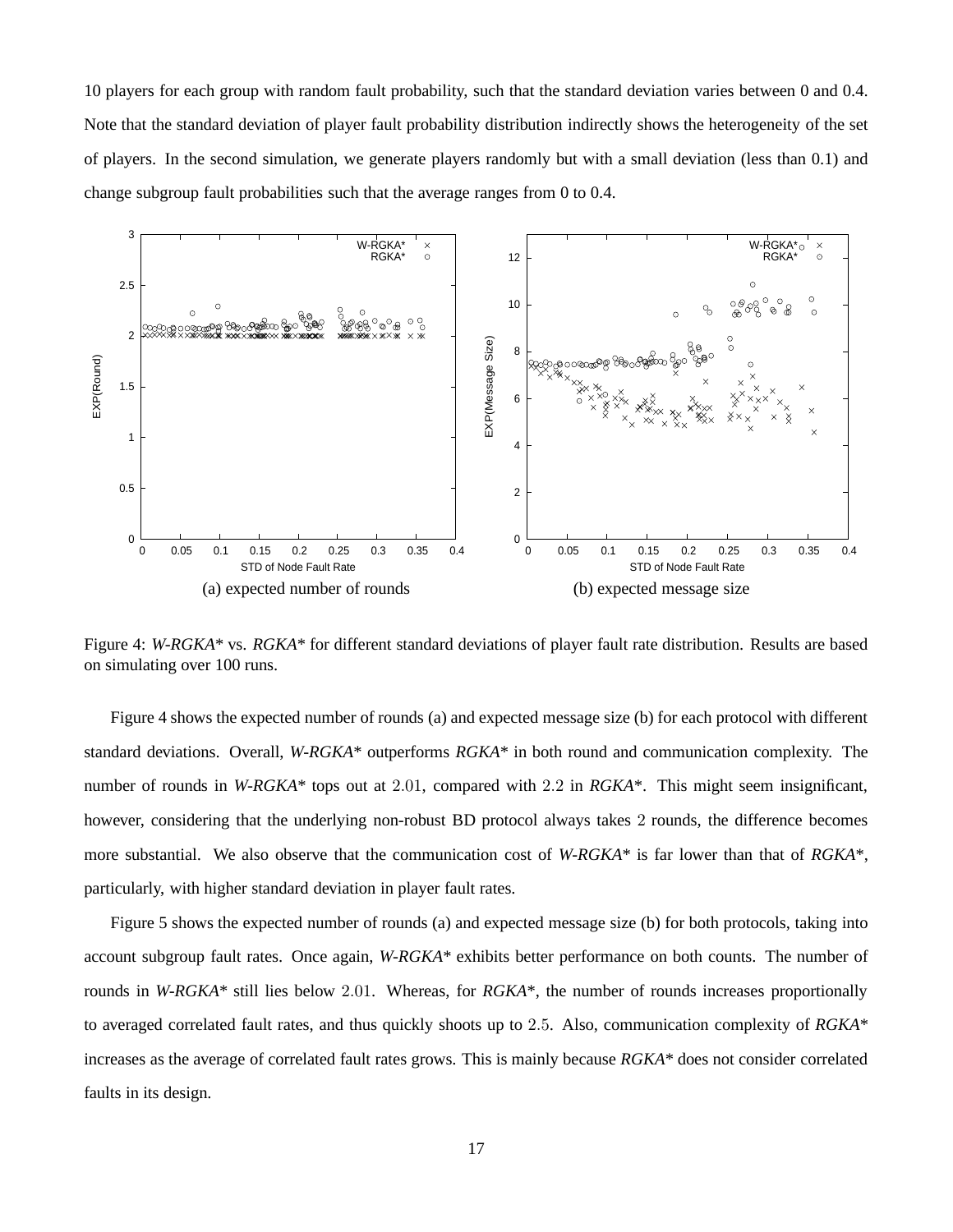

Figure 5: *W-RGKA*\* vs. *RGKA*\* for different average subgroup fault rates. Results are based on simulating over 100 runs.

# **5 Conclusions**

This paper started off with the state-of-the-art in robust GKA protocols. Having identified certain limitations of prior work, i.e., assumptions about independent failures and homogeneous players, we demonstrated a step-by-step construction of a new protocol *W-RGKA* suitable for a mixed LAN/WAN setting. While the proposed protocol inherits the attractive features of its predecessor (JKT), it also heuristically determines per-player optimal message sizes and handles heterogeneous fault probabilities as well as correlated failures. Simulations help determine the preferred player order for different scenarios.

One obvious item for future work is to conduct a more extensive set of experiments and simulations. Another issue is that the current protocol does not take into account inter-subgroup delay. It is natural to consider this variable (assuming it is known ahead of time) in determining the optimal subgroup order.

### **References**

[1] Y. Amir, C. Nita-Rotaru, J. Schultz, J. Stanton, Y. Kim, and G. Tsudik. Exploring robustness in group key agreement. In *ICDCS*, pages 399–408, 2001.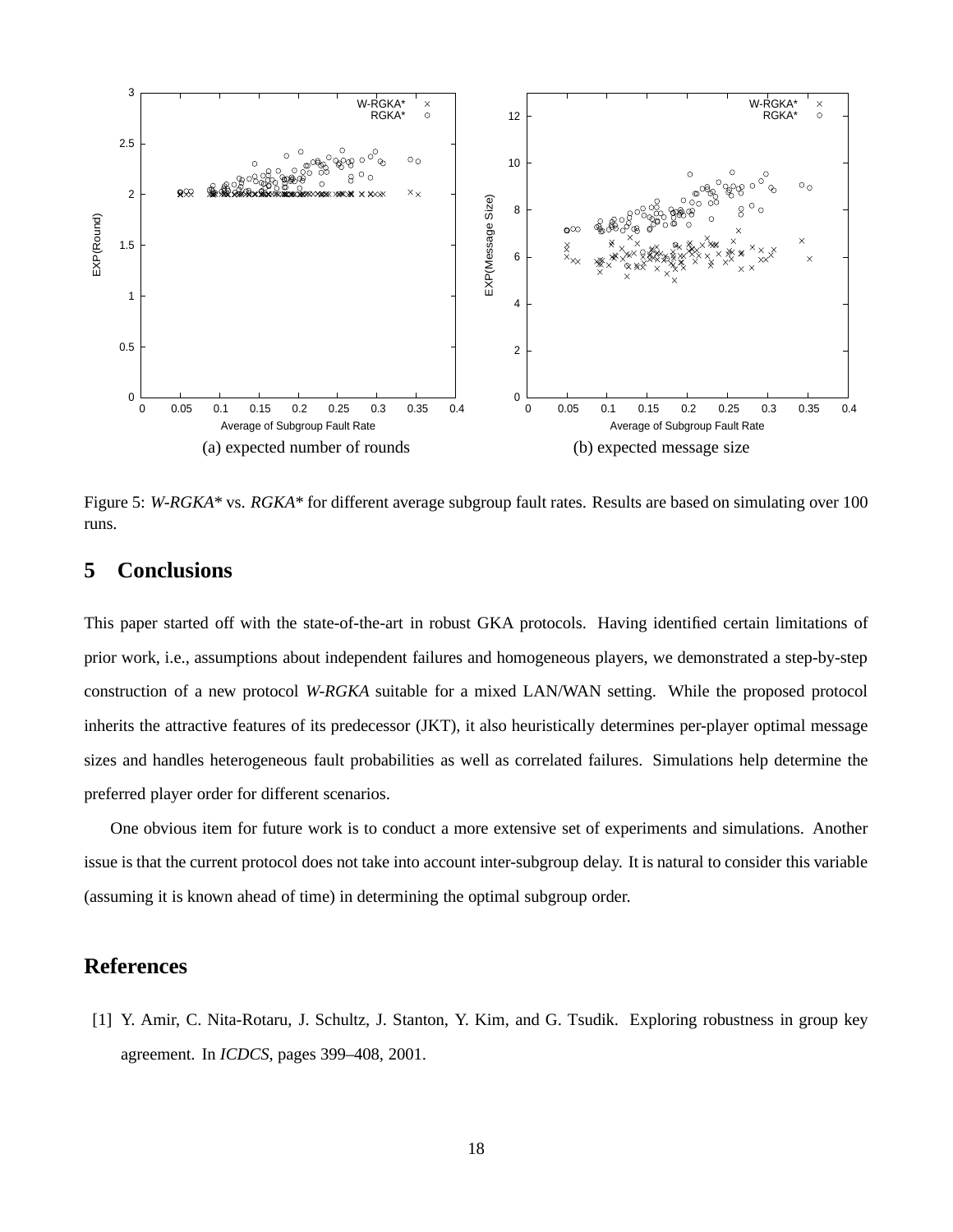- [2] E. Bresson, O. Chevassut, and D. Pointcheval. Provably authenticated group Diffie-Hellman key exchange the dynamic case. In *Asiacrypt 2001*, Dec 2001.
- [3] E. Bresson, O. Chevassut, D. Pointcheval, and J. Quisquater. Provably authenticated group Diffie-Hellman key exchange. In *ACM CCS*, Nov 2001.
- [4] M. Burmester and Y. Desmedt. A secure and efficient conference key distribution system. In *EUROCRYPT*, pages 275–286, 1994.
- [5] C. Cachin and R. Strobl. Asynchronous group key exchange with failures. In *PODC*, pages 357–366, 2004.
- [6] S. Floyd, V. Jacobson, C. Liu, S. McCanne, and L. Zhang. A reliable multicast framework for light-weight sessions and application level framing. *IEEE/ACM ToN*, 5(6):784–803, 1997.
- [7] S. Jarecki, J. Kim, and G. Tsudik. Robust group key agreement using short broadcasts. In *ACM CCS*, pages 411–420, 2007.
- [8] J. Katz and M. Yung. Scalable protocols for authenticated group key exchange. *Journal of Cryptology*, 20(1):85–113, 2007.
- [9] Y. Kim, A. Perrig, and G. Tsudik. Simple and fault-tolerant key agreement for dynamic collaborative groups. In *ACM Conference on Computer and Communications Security*, pages 235–244, 2000.
- [10] Y. Kim, A. Perrig, and G. Tsudik. Group key agreement efficient in communication. *IEEE ToC*, 33(7), 2004.
- [11] A. Menezes, P. van Oorschot, and S. Vanstone. *Handbook of Applied Cryptography*. CRC Press, 1996.
- [12] L. Moser, Y. Amir, P. Melliar-Smith, and D. Agarwal. Extended virtual synchrony. In *ICDCS*, pages 56–65, 1994.
- [13] S. Paul, K. Sabnani, J. Lin, and S. Bhattacharya. Reliable multicast transport protocol (rmtp). *IEEE JSAC*, 15(3):407–421, 1997.
- [14] D. Steer, L. Strawczynski, W. Diffie, and M. Wiener. A secure audio teleconference system. *CRYPTO'88*, Aug 1990.
- [15] M. Steiner, G. Tsudik, and M. Waidner. Key agreement in dynamic peer groups. *IEEE TPDS*, 11(8):769–780, 2000.